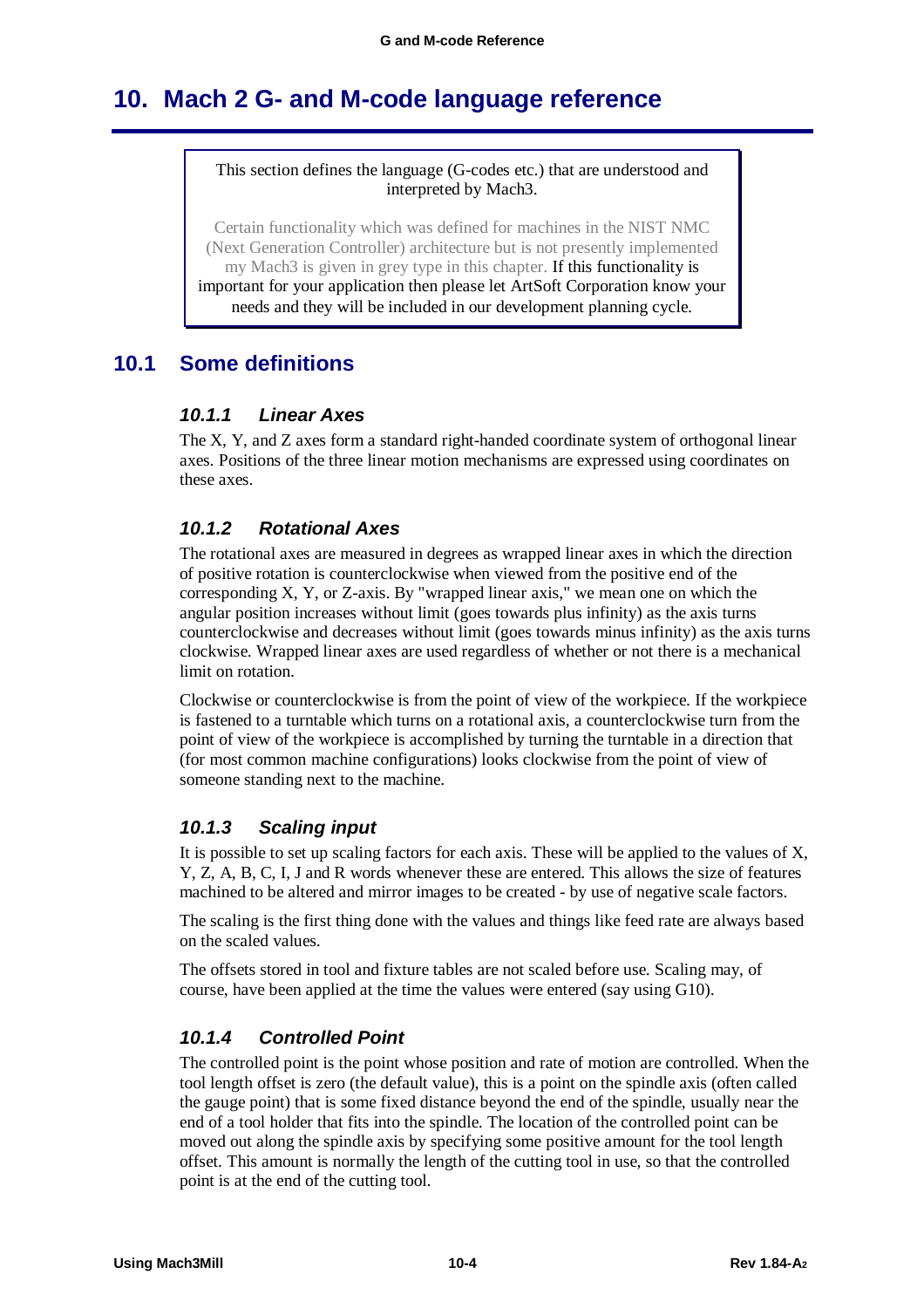#### **Co-ordinated Linear Motion**  $10.1.5$

To drive a tool along a specified path, a machining system must often co-ordinate the motion of several axes. We use the term "co-ordinated linear motion" to describe the situation in which, nominally, each axis moves at constant speed and all axes move from their starting positions to their end positions at the same time. If only the X, Y, and Z axes (or any one or two of them) move, this produces motion in a straight line, hence the word "linear" in the term. In actual motions, it is often not possible to maintain constant speed because acceleration or deceleration is required at the beginning and/or end of the motion. It is feasible, however, to control the axes so that, at all times, each axis has completed the same fraction of its required motion as the other axes. This moves the tool along the same path, and we also call this kind of motion co-ordinated linear motion.

Co-ordinated linear motion can be performed either at the prevailing feed rate, or at rapid traverse rate. If physical limits on axis speed make the desired rate unobtainable, all axes are slowed to maintain the desired path.

#### $10.1.6$ **Feed Rate**

The rate at which the controlled point or the axes move is nominally a steady rate which may be set by the user. In the Interpreter, the interpretation of the feed rate is as follows unless inverse time feed rate (G93) mode is being used:

- For motion involving one or more of the linear axes  $(X, Y, Z)$  and optionally A, B, C), without simultaneous rotational axis motion, the feed rate means length units per minute along the programmed linear XYZ(ABC) path
- For motion involving one or more of the linear axes  $(X, Y, Z)$  and optionally A, B, C), with simultaneous rotational axis motion, the feed rate means length units per minute along the programmed linear XYZ(ABC) path combined with the angular velocity of the rotary axes multiplied by the appropriate axis Correction Diameter multiplied by pi ( $\pi$  = 3.14152...); i.e. the declared "circumference" of the part
- For motion of one rotational axis with  $X$ ,  $Y$ , and  $Z$  axes not moving, the feed rate means degrees per minute rotation of the rotational axis.
- For motion of two or three rotational axes with  $X$ ,  $Y$ , and  $Z$  axes not moving, the rate is applied as follows. Let dA, dB, and dC be the angles in degrees through which the A, B, and C axes, respectively, must move. Let  $D = \sqrt{\text{sqrt}} (dA^2 + dB^2 + dC^2)$ . Conceptually, D is a measure of total angular motion, using the usual Euclidean metric. Let T be the amount of time required to move through D degrees at the current feed rate in degrees per minute. The rotational axes should be moved in co-ordinated linear motion so that the elapsed time from the start to the end of the motion is T plus any time required for acceleration or deceleration.

#### $10.1.7$ **Arc Motion**

Any pair of the linear axes (XY, YZ, XZ) can be controlled to move in a circular arc in the plane of that pair of axes. While this is occurring, the third linear axis and the rotational axes can be controlled to move simultaneously at effectively a constant rate. As in coordinated linear motion, the motions can be co-ordinated so that acceleration and deceleration do not affect the path.

If the rotational axes do not move, but the third linear axis does move, the trajectory of the controlled point is a helix.

The feed rate during arc motion is as described in Feed Rate above. In the case of helical motion, the rate is applied along the helix. Beware as other interpretations are used on other systems.

#### $10.1.8$ **Coolant**

Flood coolant and mist coolant may each be turned on independently. They are turned off together.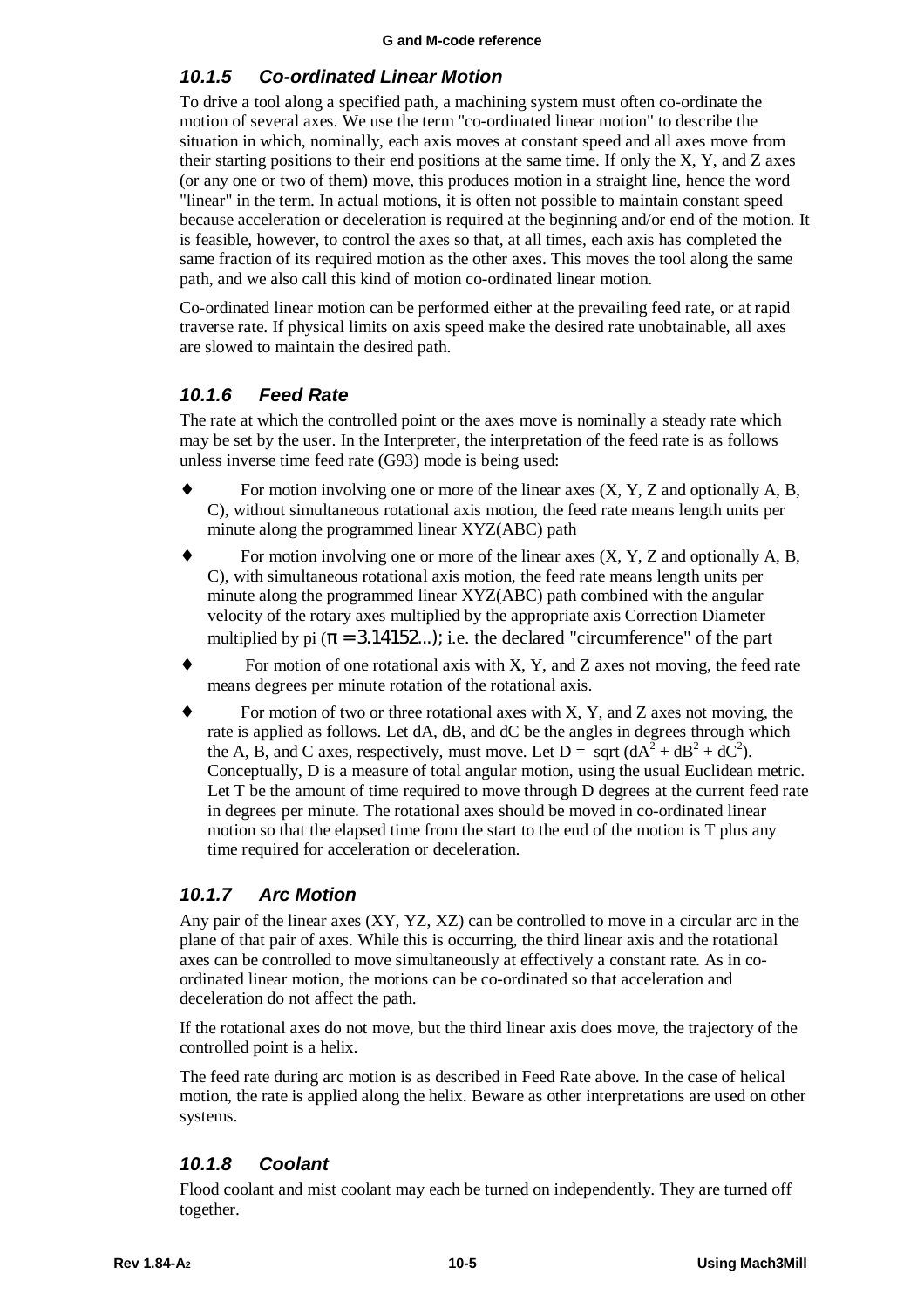#### 10.1.9 **Dwell**

A machining system may be commanded to dwell (i.e., keep all axes unmoving) for a specific amount of time. The most common use of dwell is to break and clear chips or for a spindle to get up to speed. The units in which you specify Dwell are either seconds or Milliseconds depending on the setting on Configure>Logic

## 10.1.10 Units

Units used for distances along the  $X$ ,  $Y$ , and  $Z$  axes may be measured in millimetres or inches. Units for all other quantities involved in machine control cannot be changed. Different quantities use different specific units. Spindle speed is measured in revolutions per minute. The positions of rotational axes are measured in degrees. Feed rates are expressed in current length units per minute or in degrees per minute, as described above.

**Warning:** We advise you to check very carefully the system's response to changing units while tool and fixture offsets are loaded into the tables, while these offsets are active and/or while a part program is excecuting

## 10.1.11 Current Position

The controlled point is always at some location called the "current position" and Mach3 always knows where that is. The numbers representing the current position are adjusted in the absence of any axis motion if any of several events take place:

- Length units are changed (but see Warning above)  $\blacktriangle$
- Tool length offset is changed  $\blacktriangle$
- Coordinate system offsets are changed.

## 10.1.12 Selected Plane

There is always a "selected plane", which must be the XY-plane, the YZ-plane, or the XZplane of the machining system. The Z-axis is, of course, perpendicular to the XY-plane, the X-axis to the YZ-plane, and the Y-axis to the XZ-plane.

## 10.1.13 Tool Table

Zero or one tool is assigned to each slot in the tool table.

## 10.1.14 Tool Change

Mach<sub>3</sub> allows you to implement a procedure for implementing automatic tool changes using macros or to change the tools by hand when required.

## 10.1.15 Pallet Shuttle

Mach3 allows you to implement a procedure for implementing pallet shuttle using macros.

## 10.1.16 Path Control Modes

The machining system may be put into any one of two path control modes: (1) exact stop mode, (2) constant velocity mode. In exact stop mode, the machine stops briefly at the end of each programmed move. In constant velocity mode, sharp corners of the path may be rounded slightly so that the feed rate may be kept up. These modes are to allow the user to control the compromise involved in turning corners because a real machine has a finite acceleration due to the inertia of its mechanism.

*Exact stop* does what it says. The machine will come to rest at each change of direction and the tool will therefore precisely follow the commanded path.

Constant velocity will overlap acceleration in the new direction with deceleration in the current one in order to keep the commanded feedrate. This implies a rounding of any corner but faster and smoother cutting. This is particularly important in routing and plasma cutting.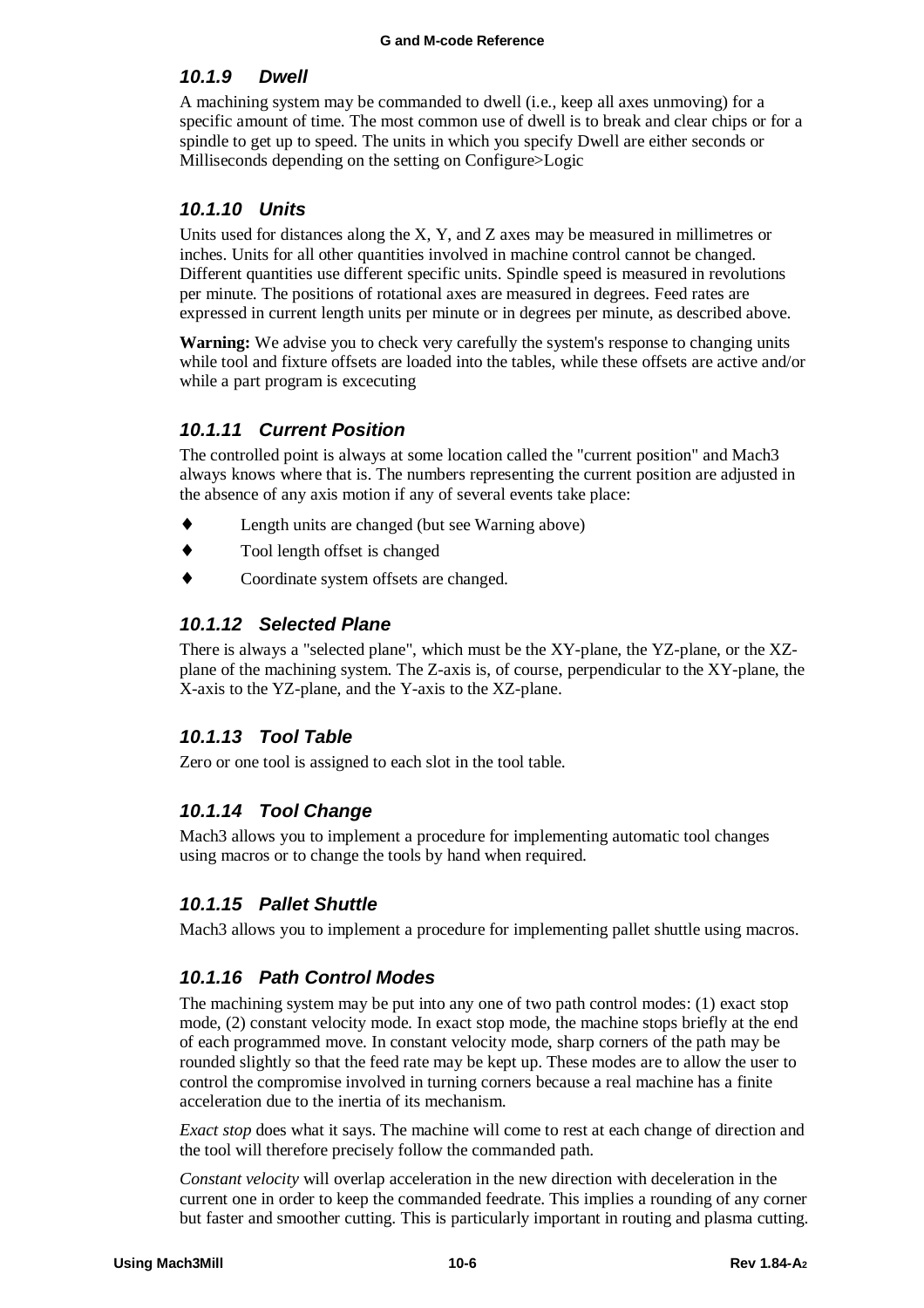The lower the acceleration of the machine axes, the greater will be the radius of the rounded corner.

In Plasma mode (set on *Configure Logic* dialog) the system attempts to optimise corner motion for plasma cutting by a proprietary algorithm.

It is also possible to define an limiting angle so that changes in direction of more than this angle will always be treated as Exact Stop even though Constant Velocity is selected. This allows gentle corners to be smoother but avoids excessive rounding of sharp corners even on machines with low acceleration on one or more axes. This feature is enabled in the *Configure Logic* dialog and the limiting angle is set by a DRO. This setting will probably need to be chosen experimentally depending on the characteristics of the machine tool and, perhaps, the toolpath of an individual job.

#### $10.2$ **Interpreter Interaction with controls**

#### $10.2.1$ **Feed and Speed Override controls**

Mach3 commands which enable (M48) or disable (M49) the feed and speed override switches. It is useful to be able to override these switches for some machining operations. The idea is that optimal settings have been included in the program, and the operator should not change them.

#### $10.2.2$ **Block Delete control**

If the block delete control is ON, lines of code which start with a slash (the block delete character) are not executed. If the switch is off, such lines are executed.

#### $10.2.3$ **Optional Program Stop control**

The optional program stop control (see Configure>Logic) works as follows. If this control is ON and an input line contains an M1 code, program execution is stopped at the end on the commands on that line until the Cycle Start button is pushed.

#### $10.3$ **Tool File**

Mach3 maintains a tool file for each of the 254 tools which can be used.

Each data line of the file contains the data for one tool. This allows the definition of the tool length  $(Z \text{ axis})$ , tool diameter (for milling) and tool tip radius (for turning)

#### $10.4$ The language of part programs

#### $10.4.1$ **Overview**

The language is based on lines of code. Each line (also called a "block") may include commands to the machining system to do several different things. Lines of code may be collected in a file to make a program.

A typical line of code consists of an optional line number at the beginning followed by one or more "words." A word consists of a letter followed by a number (or something that evaluates to a number). A word may either give a command or provide an argument to a command. For example, G1 X3 is a valid line of code with two words. "G1" is a command meaning "move in a straight line at the programmed feed rate," and "X3" provides an argument value (the value of X should be 3 at the end of the move). Most commands start with either G or M (for General and Miscellaneous). The words for these commands are called "G codes" and "M codes."

The language has two commands (M2 or M30), either of which ends a program. A program may end before the end of a file. Lines of a file that occur after the end of a program are not to be executed in the normal flow so will generally be parts of subroutines.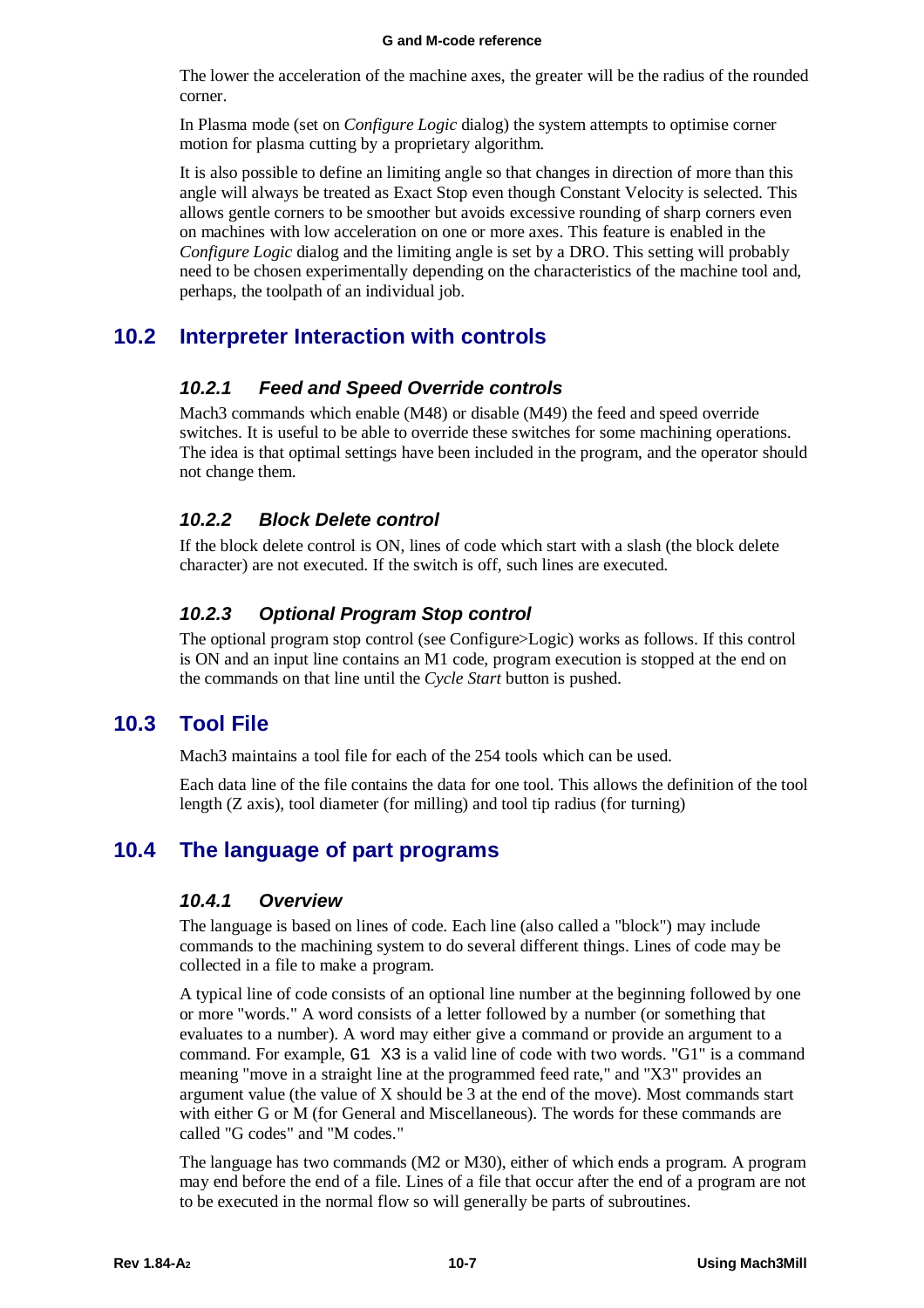| <b>Parameter</b><br>number | <b>Meaning</b>      | <b>Parameter</b><br>number | <b>Meaning</b>     |
|----------------------------|---------------------|----------------------------|--------------------|
| 5161                       | $G28$ home $X$      | 5261                       | Work offset 3 X    |
| 5162                       | G28 home Y          | 5262                       | Work offset 3 Y    |
| 5163                       | G28 home Z          | 5263                       | Work offset 3 Z    |
| 5164                       | G28 home A          | 5264                       | Work offset 3 A    |
| 5165                       | G28 home B          | 5265                       | Work offset 3 B    |
| 5166                       | G28 home C          | 5266                       | Work offset 3 C    |
| 5181                       | G30 home X          | 5281                       | Work offset 4 X    |
| 5182                       | G30 home Y          | 5282                       | Work offset 4 Y    |
| 5183                       | G30 home Z          | 5283                       | Work offset 4 Z    |
| 5184                       | G30 home A          | 5284                       | Work offset 4 A    |
| 5185                       | G30 home B          | 5285                       | Work offset 4 B    |
| 5186                       | G30 home C          | 5286                       | Work offset 4 C    |
| 5191                       | Scale X             | 5301                       | Work offset 5 X    |
| 5192                       | Scale Y             | 5302                       | Work offset 5 Y    |
| 5193                       | Scale Z             | 5303                       | Work offset 5 Z    |
| 5194                       | Scale A             | 5304                       | Work offset 5 A    |
| 5195                       | Scale B             | 5305                       | Work offset 5 B    |
| 5196                       | Scale C             | 5306                       | Work offset 5 C    |
| 5211                       | G92 offset X        | 5321                       | Work offset 6 X    |
| 5212                       | G92 offset Y        | 5322                       | Work offset 6 Y    |
| 5213                       | G92 offset Z        | 5323                       | Work offset 6 Z    |
| 5214                       | G92 offset A        | 5324                       | Work offset 6 A    |
| 5215                       | G92 offset B        | 5325                       | Work offset 6 B    |
| 5216                       | G92 offset C        | 5326                       |                    |
|                            | Current Work offset |                            | Work offset 6 C    |
| 5220                       | number              |                            | And so on every 20 |
| 5221                       | Work offset 1 X     |                            | values until       |
| 5222                       | Work offset 1 Y     |                            |                    |
| 5223                       | Work offset 1 Z     |                            | Work offset 254 X  |
| 5224                       | Work offset 1 A     | 10281                      | Work offset 254 Y  |
| 5225                       | Work offset 1 B     | 10282                      | Work offset 254 Z  |
| 5226                       | Work offset 1 C     | 10283                      | Work offset 254 A  |
| 5241                       | Work offset 2 X     | 10284                      | Work offset 254 B  |
| 5242                       | Work offset 2 Y     | 10285                      | Work offset 254 C  |
| 5243                       | Work offset 2 Z     | 10286                      | Work offset 255 X  |
| 5244                       | Work offset 2 A     | 10301                      | Work offset 255 Y  |
| 5245                       | Work offset 2 B     | 10302                      | Work offset 255 Z  |
| 5246                       | Work offset 2 C     | 10303                      | Work offset 255 A  |
|                            |                     | 10304                      | Work offset 255 B  |
|                            |                     | 10305                      | Work offset 255 C  |
|                            |                     | 10306                      |                    |
|                            |                     |                            |                    |

Figure 10.1 - System defined parameters

#### $10.4.2$ **Parameters**

A Mach3 machining system maintains an array of 10,320 numerical parameters. Many of them have specific uses. The parameter which are associated with fixtures are persistent over time. Other parameters will be undefined when Mach3 is loaded. The parameters are preserved when the interpreter is reset. The parameters with meanings defined by Mach3  $\alpha$  are given in figure 10.1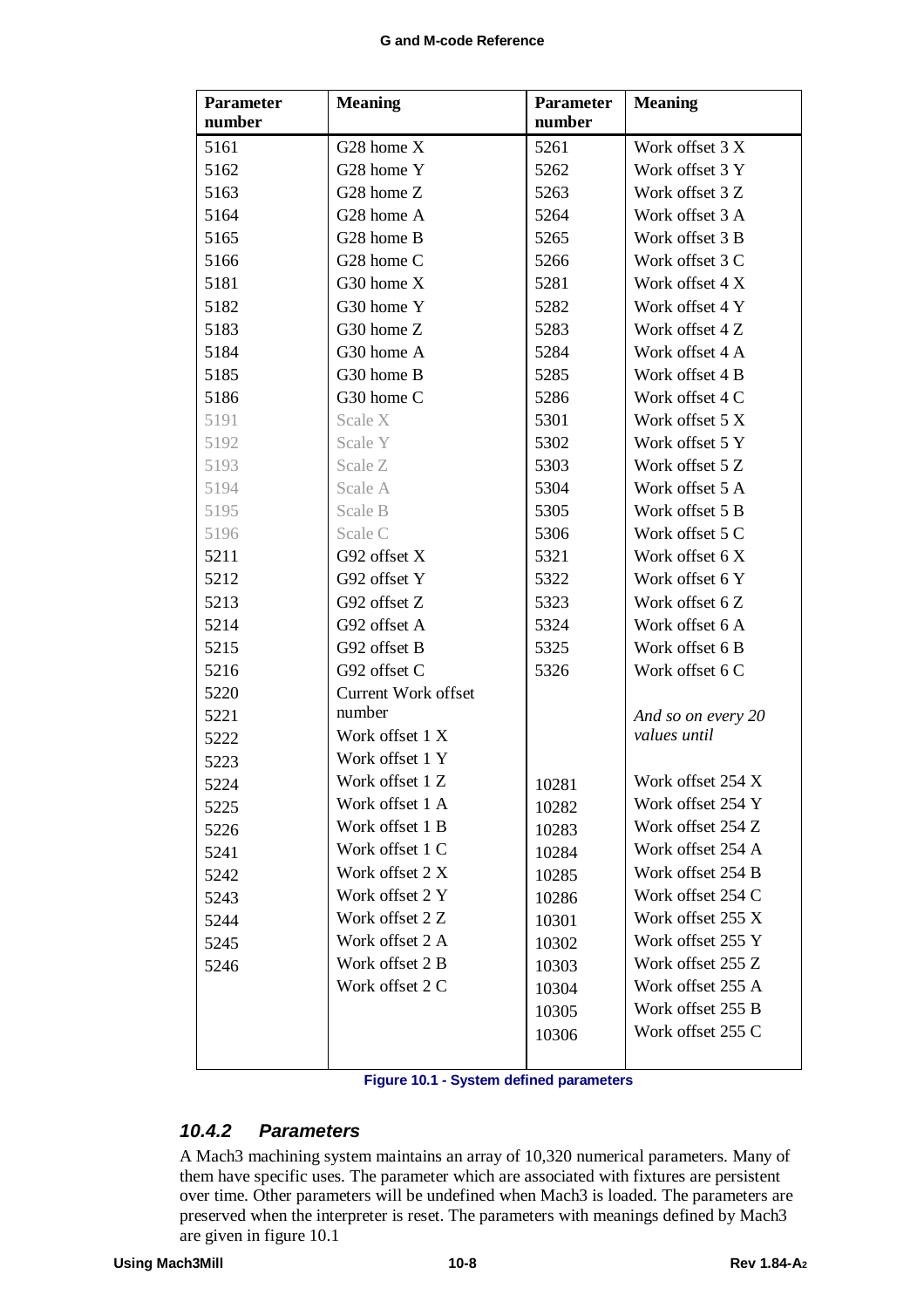#### $10.4.3$ **Coordinate Systems**

The machining system has an absolute coordinate system and 254 work offset (fixture) systems.

You can set the offsets of tools by G10 L1  $P \sim X \sim Z \sim$ . The P word defines the tool offset number to be set.

You can set the offsets of the fixture systems using G10 L2 P  $\sim$  X $\sim$  Y  $\sim$  Z  $\sim$  A  $\sim$  B  $\sim$  C  $\sim$ The P word defines the fixture to be set. The X, Y, Z etc words are the coordinates for the origin of for the axes in terms of the absolute coordinate system.

You can select one of the first seven work offsets by using G54, G55, G56, G57, G58, G59. Any of the 255 work offsets can be selected by G59  $P \sim$  (e.g. G59 P23 would select fixture 23). The absolute coordinate system can be selected by G59 P0.

You can offset the current coordinate system using G92 or G92.3. This offset will then applied on top of work offset coordinate systems. This offset may be cancelled with G92.1

| A-axis of machine<br>A<br>B-axis of machine<br>B<br>$\mathcal{C}$<br>C-axis of machine<br>D<br>tool radius compensation number<br>${\bf F}$<br>feedrate<br>G<br>general function (see Table 5)<br>H<br>tool length offset index<br>X-axis offset for arcs<br>I<br>X offset in G87 canned cycle<br>Y-axis offset for arcs<br>J<br>Y offset in G87 canned cycle<br>$\bf K$<br>Z-axis offset for arcs<br>Z offset in G87 canned cycle<br>number of repetitions in canned<br>L<br>cycles/subroutines |
|--------------------------------------------------------------------------------------------------------------------------------------------------------------------------------------------------------------------------------------------------------------------------------------------------------------------------------------------------------------------------------------------------------------------------------------------------------------------------------------------------|
|                                                                                                                                                                                                                                                                                                                                                                                                                                                                                                  |
|                                                                                                                                                                                                                                                                                                                                                                                                                                                                                                  |
|                                                                                                                                                                                                                                                                                                                                                                                                                                                                                                  |
|                                                                                                                                                                                                                                                                                                                                                                                                                                                                                                  |
|                                                                                                                                                                                                                                                                                                                                                                                                                                                                                                  |
|                                                                                                                                                                                                                                                                                                                                                                                                                                                                                                  |
|                                                                                                                                                                                                                                                                                                                                                                                                                                                                                                  |
|                                                                                                                                                                                                                                                                                                                                                                                                                                                                                                  |
|                                                                                                                                                                                                                                                                                                                                                                                                                                                                                                  |
|                                                                                                                                                                                                                                                                                                                                                                                                                                                                                                  |
|                                                                                                                                                                                                                                                                                                                                                                                                                                                                                                  |
|                                                                                                                                                                                                                                                                                                                                                                                                                                                                                                  |
|                                                                                                                                                                                                                                                                                                                                                                                                                                                                                                  |
|                                                                                                                                                                                                                                                                                                                                                                                                                                                                                                  |
|                                                                                                                                                                                                                                                                                                                                                                                                                                                                                                  |
| key used with G10                                                                                                                                                                                                                                                                                                                                                                                                                                                                                |
| miscellaneous function (see Table 7)<br>M                                                                                                                                                                                                                                                                                                                                                                                                                                                        |
| line number<br>$\mathbf N$                                                                                                                                                                                                                                                                                                                                                                                                                                                                       |
| Subroutine label number<br>O                                                                                                                                                                                                                                                                                                                                                                                                                                                                     |
| dwell time in canned cycles<br>P                                                                                                                                                                                                                                                                                                                                                                                                                                                                 |
| dwell time with G4                                                                                                                                                                                                                                                                                                                                                                                                                                                                               |
| key used with G10                                                                                                                                                                                                                                                                                                                                                                                                                                                                                |
| feed increment in G83 canned cycle<br>Q                                                                                                                                                                                                                                                                                                                                                                                                                                                          |
| repetitions of subroutine call                                                                                                                                                                                                                                                                                                                                                                                                                                                                   |
| arc radius<br>$\mathbf R$                                                                                                                                                                                                                                                                                                                                                                                                                                                                        |
| canned cycle retract level                                                                                                                                                                                                                                                                                                                                                                                                                                                                       |
| S<br>spindle speed                                                                                                                                                                                                                                                                                                                                                                                                                                                                               |
| tool selection<br>T                                                                                                                                                                                                                                                                                                                                                                                                                                                                              |
| U<br>Synonymous with A                                                                                                                                                                                                                                                                                                                                                                                                                                                                           |
| $\overline{\mathsf{V}}$<br>Synonymous with B                                                                                                                                                                                                                                                                                                                                                                                                                                                     |
| W<br>Synonymous with C                                                                                                                                                                                                                                                                                                                                                                                                                                                                           |
| X<br>X-axis of machine                                                                                                                                                                                                                                                                                                                                                                                                                                                                           |
| $\mathbf Y$<br>Y-axis of machine                                                                                                                                                                                                                                                                                                                                                                                                                                                                 |
| Z<br>Z-axis of machine                                                                                                                                                                                                                                                                                                                                                                                                                                                                           |

### **Figure 10.2 - Word initial letters**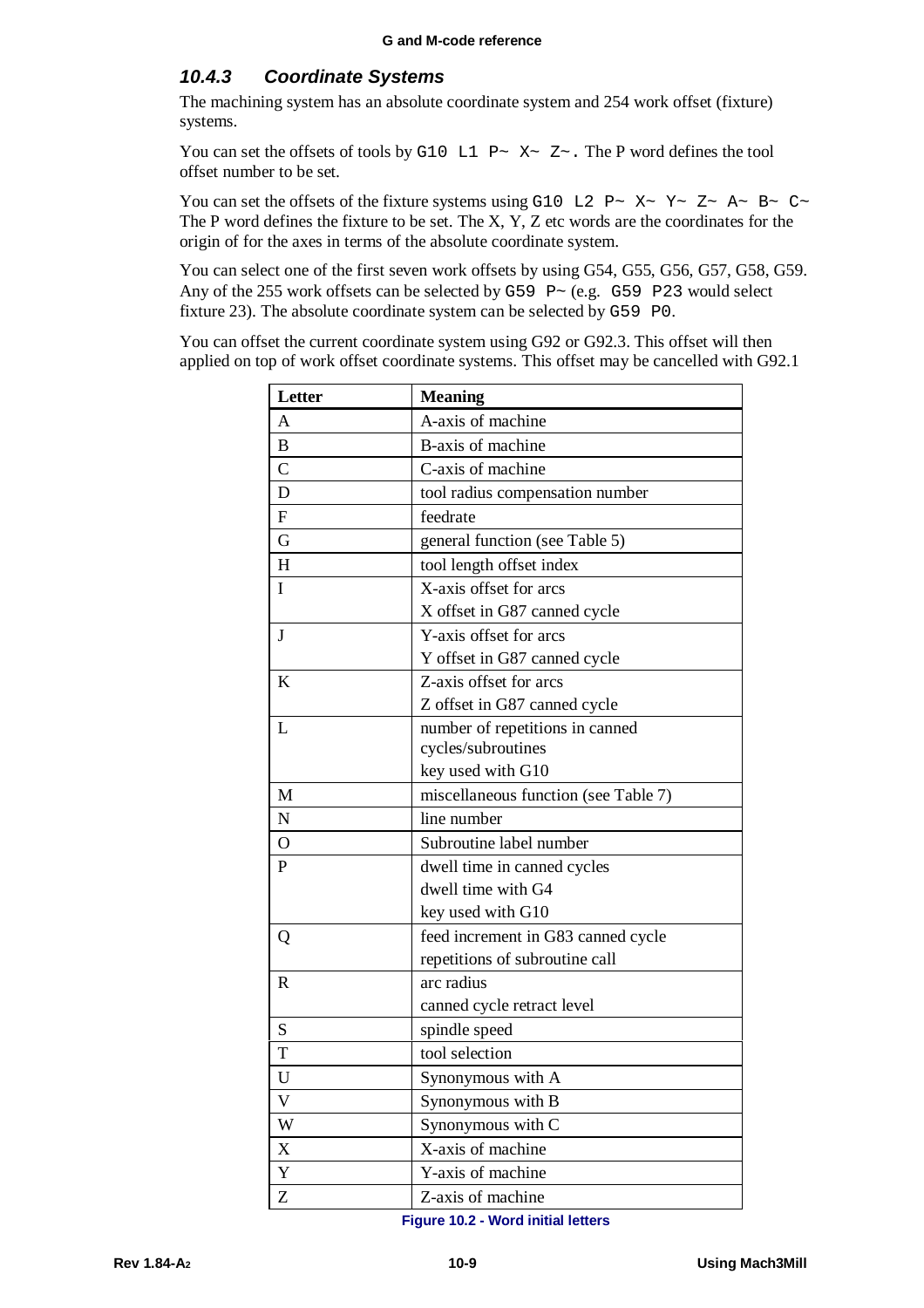or  $G92.2$ 

You can make straight moves in the absolute machine coordinate system by using G53 with either G0 or G1.

#### $10.5$ **Format of a Line**

A permissible line of input code consists of the following, in order, with the restriction that there is a maximum (currently 256) to the number of characters allowed on a line.

- $\bullet$  an optional block delete character, which is a slash "/".
- $\bullet$  an optional line number.
- any number of words, parameter settings, and comments.
- $\bullet$  an end of line marker (carriage return or line feed or both).

Any input not explicitly allowed is illegal and will cause the Interpreter to signal an error or to ignore the line.

Spaces and tabs are allowed anywhere on a line of code and do not change the meaning of the line, except inside comments. This makes some strange-looking input legal. For example, the line g0x +0. 12 34y 7 is equivalent to g0  $x+0.1234$  y7

Blank lines are allowed in the input. They will be ignored.

Input is case insensitive, except in comments, i.e., any letter outside a comment may be in upper or lower case without changing the meaning of a line.

#### $10.5.1$ **Line Number**

A line number is the letter N followed by an integer (with no sign) between 0 and 99999 written with no more than five digits (000009 is not OK, for example). Line numbers may be repeated or used out of order, although normal practice is to avoid such usage. A line number is not required to be used (and this omission is common) but it must be in the proper place if it is used.

#### $10.5.2$ **Subroutine labels**

A subroutine label is the letter O followed by an integer (with no sign) between 0 and 99999 written with no more than five digits (000009 is not permitted, for example). Subroutine labels may be used in any order but must be unique in a program although violation of this rule may not be flagged as an error. Nothing else except a comment should appear on the same line after a subroutine label.

#### $10.5.3$ Word

A word is a letter other than N or O followed by a real value.

Words may begin with any of the letters shown in figure 11.2. The table includes N and O for completeness, even though, as defined above, line numbers are not words. Several letters  $(I, J, K, L, P, R)$  may have different meanings in different contexts.

A real value is some collection of characters that can be processed to come up with a number. A real value may be an explicit number (such as 341 or -0.8807), a parameter value, an expression, or a unary operation value. Definitions of these follow immediately. Processing characters to come up with a number is called "evaluating". An explicit number evaluates to itself.

### 10.5.3.1 Number

The following rules are used for (explicit) numbers. In these rules a digit is a single character between 0 and 9.

A number consists of (1) an optional plus or minus sign, followed by (2) zero to many digits, followed, possibly, by (3) one decimal point, followed by (4) zero to many digits - provided that there is at least one digit somewhere in the number.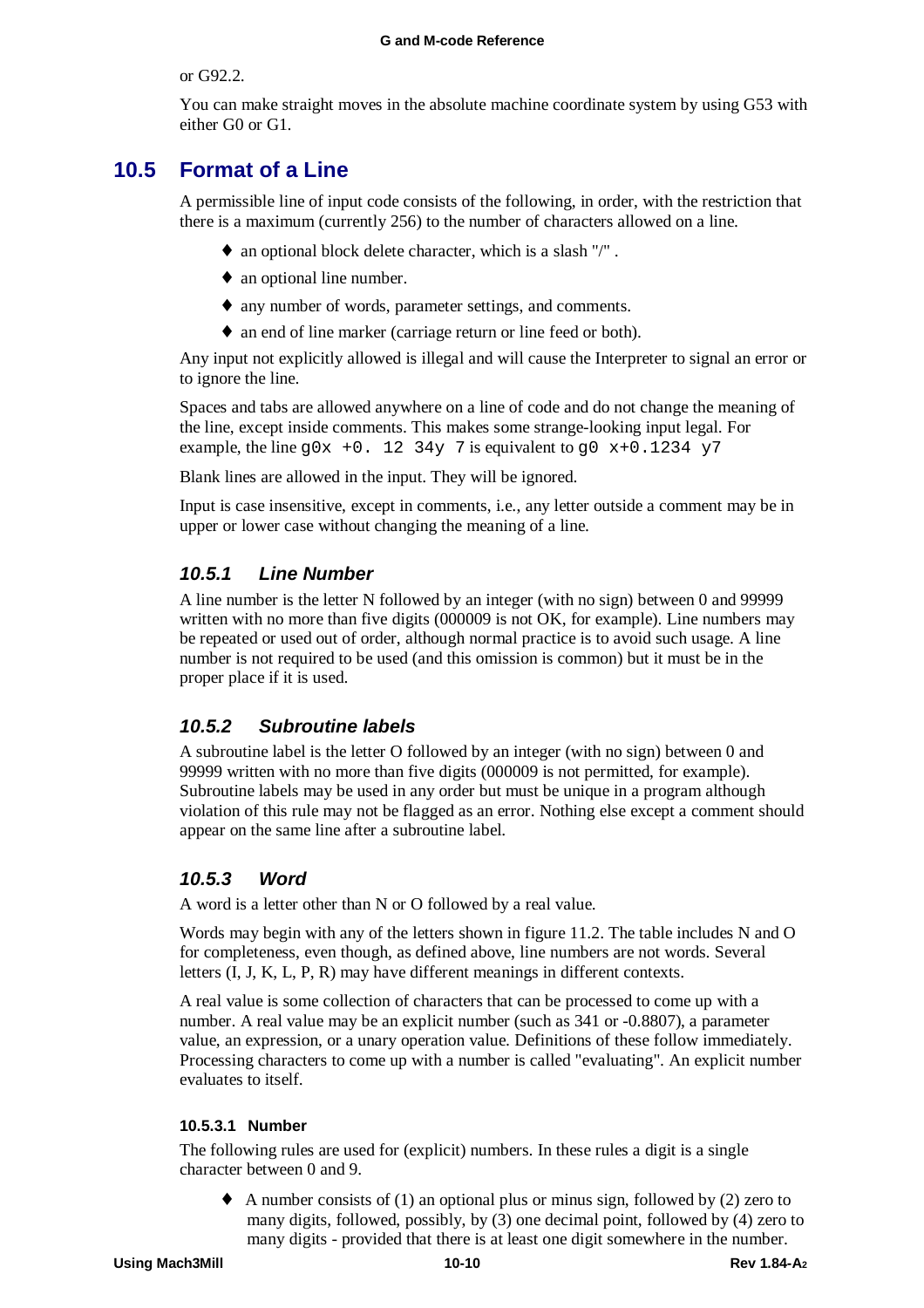- There are two kinds of numbers: integers and decimals. An integer does not have a decimal point in it; a decimal does.
- $\bullet$  Numbers may have any number of digits, subject to the limitation on line length. Only about seventeen significant figures will be retained, however (enough for all known applications).
- $\triangle$  A non-zero number with no sign as the first character is assumed to be positive.

Notice that initial (before the decimal point and the first non-zero digit) and trailing (after the decimal point and the last non-zero digit) zeros are allowed but not required. A number written with initial or trailing zeros will have the same value when it is read as if the extra zeros were not there.

Numbers used for specific purposes by Mach 3 are often restricted to some finite set of values or some to some range of values. In many uses, decimal numbers must be close to integers; this includes the values of indexes (for parameters and carousel slot numbers, for example), M codes, and G codes multiplied by ten. A decimal number which is supposed be close to an integer is considered close enough if it is within 0.0001 of an integer.

### 10.5.3.2 Parameter Value

A parameter value is the hash character # followed by a real value. The real value must evaluate to an integer between 1 and 10320. The integer is a parameter number, and the value of the parameter value is whatever number is stored in the numbered parameter.

The # character takes precedence over other operations, so that, for example,  $\#1+2$  means the number found by adding 2 to the value of parameter 1, not the value found in parameter 3. Of course,  $\#$ [1+2] does mean the value found in parameter 3. The  $\#$  character may be repeated; for example ##2 means the value of the parameter whose index is the (integer) value of parameter 2.

### 10.5.3.3 Expressions and Binary Operations

An expression is a set of characters starting with a left bracket [and ending with a balancing right bracket ]. In between the brackets are numbers, parameter values, mathematical operations, and other expressions. An expression may be evaluated to produce a number. The expressions on a line are evaluated when the line is read, before anything on the line is executed. An example of an expression is:

 $[1+acos[0]-[43**[4.0/2]]]$ 

Binary operations appear only inside expressions. Nine binary operations are defined. There are four basic mathematical operations: addition  $(+)$ , subtraction  $(-)$ , multiplication  $(*)$ , and division  $($ ). There are three logical operations: non-exclusive or  $(OR)$ , exclusive or  $(XOR)$ , and logical and (AND). The eighth operation is the modulus operation (MOD). The ninth operation is the "power" operation  $(**)$  of raising the number on the left of the operation to the power on the right.

The binary operations are divided into three groups. The first group is: power. The second group is: multiplication, division, and modulus. The third group is: addition, subtraction, logical non-exclusive or, logical exclusive or, and logical and. If operations are strung together (for example in the expression  $[2.0/3*1.5-5.5/11.0]$ ), operations in the first group are to be performed before operations in the second group and operations in the second group before operations in the third group. If an expression contains more than one operation from the same group (such as the first  $/$  and  $*$  in the example), the operation on the left is performed first. Thus, the example is equivalent to:  $[( (2.0/3) * 1.5) (5.5/11.0)$  ] which simplifies to  $[1.0-0.5]$  which is 0.5.

The logical operations and modulus are to be performed on any real numbers, not just on integers. The number zero is equivalent to logical false, and any non-zero number is equivalent to logical true.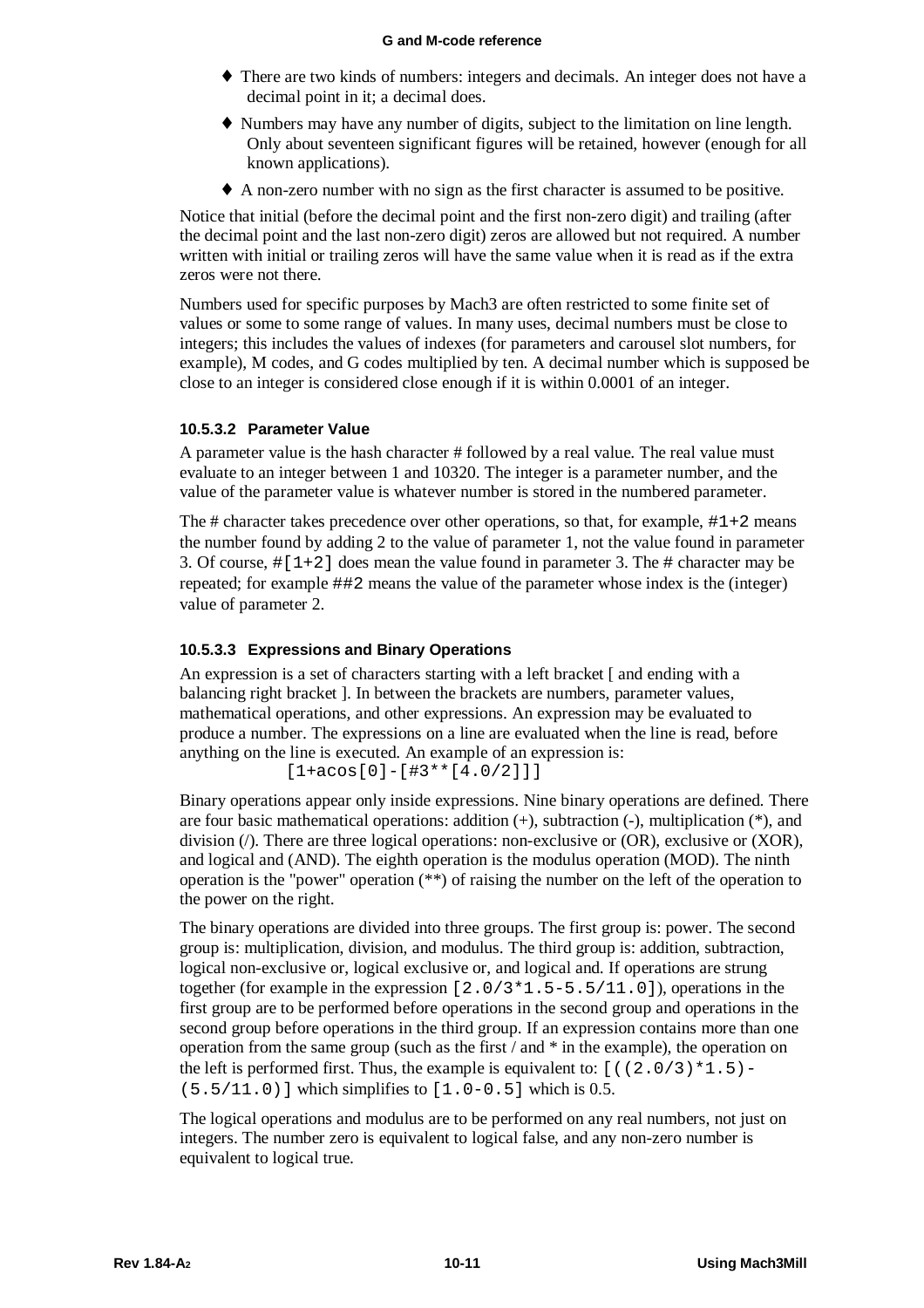### 10.5.3.4 Unary Operation Value

A unary operation value is either "ATAN" followed by one expression divided by another expression (for example ATAN[ $2$ ]/[ $1+3$ ]) or any other unary operation name followed by an expression (for example SIN[90]). The unary operations are: ABS (absolute value), ACOS (arc cosine), ASIN (arc sine), ATAN (arc tangent), COS (cosine), EXP (e raised to the given power), FIX (round down), FUP (round up), LN (natural logarithm), ROUND (round to the nearest whole number), SIN (sine), SORT (square root), and TAN (tangent). Arguments to unary operations which take angle measures (COS, SIN, and TAN) are in degrees. Values returned by unary operations which return angle measures (ACOS, ASIN, and ATAN) are also in degrees.

The FIX operation rounds towards the left (less positive or more negative) on a number line, so that  $FIX[2, 8] = 2$  and  $FIX[-2, 8] = -3$ , for example. The FUP operation rounds towards the right (more positive or less negative) on a number line;  $FUP[2.8] = 3$  and  $FUP[-2, 8] = -2$ , for example.

#### $10.5.4$ **Parameter Setting**

A parameter setting is the following four items one after the other:

- $\bullet$  a pound character #
- $\bullet$  a real value which evaluates to an integer between 1 and 10320,
- $\bullet$  an equal sign = , and
- a real value. For example "#3 = 15" is a parameter setting meaning "set parameter 3 to 15"

A parameter setting does not take effect until after all parameter values on the same line have been found. For example, if parameter 3 has been previously set to 15 and the line  $#3=6$  G1  $x#3$  is interpreted, a straight move to a point where x equals 15 will occur and the value of parameter 3 will be 6.

#### $10.5.5$ **Comments and Messages**

A line that starts with the percent character,  $\frac{1}{2}$ , is treated as a comment and not interpreted in any way.

Printable characters and white space inside parentheses is a comment. A left parenthesis always starts a comment. The comment ends at the first right parenthesis found thereafter. Once a left parenthesis is placed on a line, a matching right parenthesis must appear before the end of the line. Comments may not be nested; it is an error if a left parenthesis is found after the start of a comment and before the end of the comment. Here is an example of a line containing a comment: G80 M5 (stop motion)

An alternative form of comment is to use the two characters  $//$  The remainder of the line is treated as a comment

Comments do not cause the machining system to do anything.

A comment that is included in parenthesese, contains a message if MSG, appears after the left parenthesis and before any other printing characters. Variants of MSG, which include white space and lower case characters are allowed. Note that the comma which is required. The rest of the characters before the right parenthesis are considered to be a message to the operator. Messages are displayed on screen in the "Error" intelligent label.

#### $10.56$ **Item Repeats**

A line may have any number of G words, but two G words from the same modal group may not appear on the same line.

A line may have zero to four M words. Two M words from the same modal group may not appear on the same line.

For all other legal letters, a line may have only one word beginning with that letter.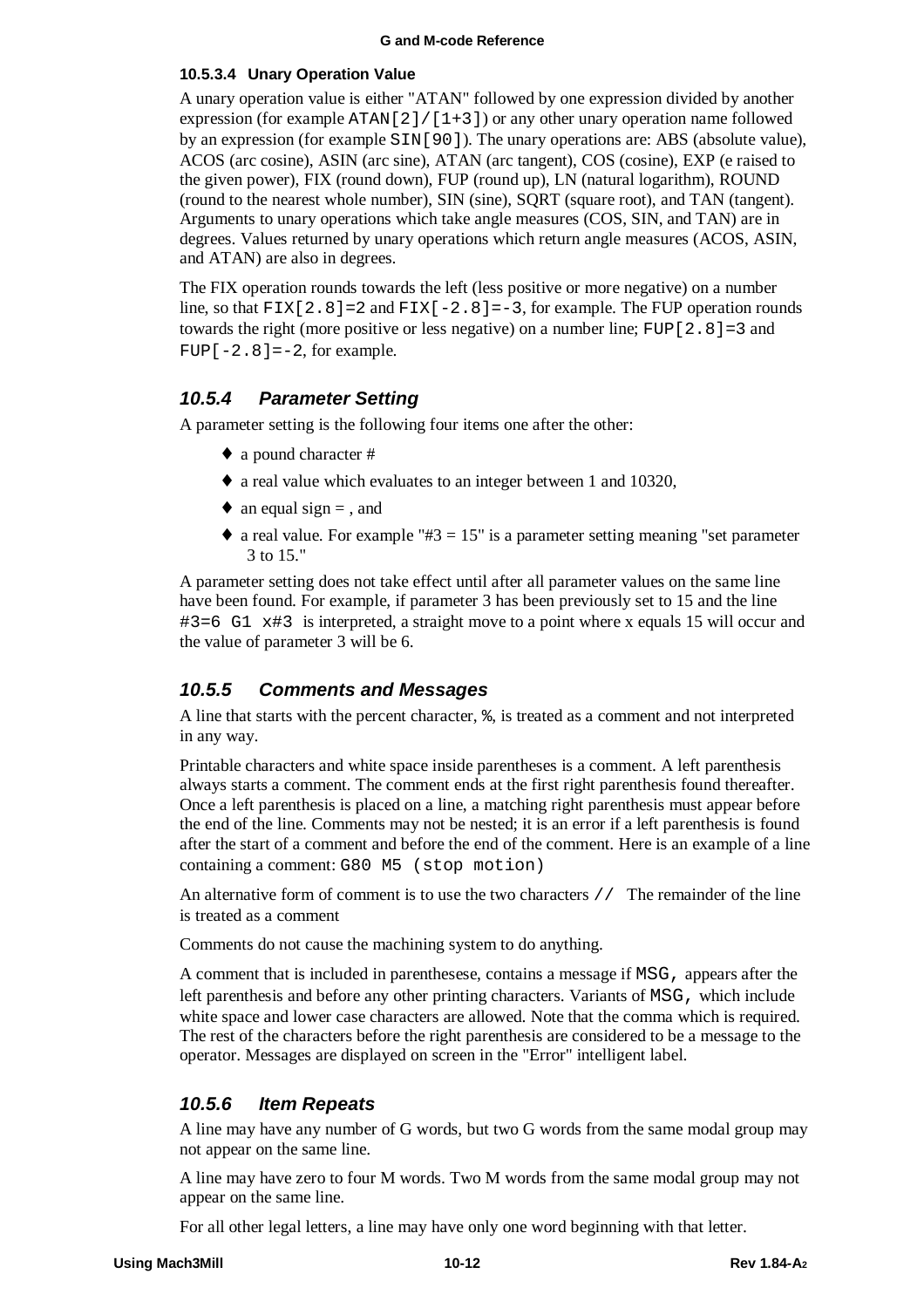If a parameter setting of the same parameter is repeated on a line,  $\#3=15$   $\#3=6$ , for example, only the last setting will take effect. It is silly, but not illegal, to set the same parameter twice on the same line.

If more than one comment appears on a line, only the last one will be used; each of the other comments will be read and its format will be checked, but it will be ignored thereafter. It is expected that putting more than one comment on a line will be very rare.

#### $10.5.7$ **Item order**

The three types of item whose order may vary on a line (as given at the beginning of this section) are word, parameter setting, and comment. Imagine that these three types of item are divided into three groups by type.

The first group (the words) may be reordered in any way without changing the meaning of the line

If the second group (the parameter settings) is reordered, there will be no change in the meaning of the line unless the same parameter is set more than once. In this case, only the last setting of the parameter will take effect. For example, after the line  $#3=15$  #3=6 has been interpreted, the value of parameter 3 will be 6. If the order is reversed to  $\#3=6$  $#3=15$  and the line is interpreted, the value of parameter 3 will be 15.

If the third group (the comments) contains more than one comment and is reordered, only the last comment will be used.

If each group is kept in order or reordered without changing the meaning of the line, then the three groups may be interleaved in any way without changing the meaning of the line. For example, the line  $q40 \, q1 \, #3=15$  (so there!)  $#4=-7.0$  has five items and means exactly the same thing in any of the 120 possible orders - such as  $\#4=-7.0 \text{ q1}$  $\#3=15$  q40 (so there!) - for the five items.

#### $10.5.8$ **Commands and Machine Modes**

Mach<sub>3</sub> has many commands which cause a machining system to change from one mode to another, and the mode stays active until some other command changes it implicitly or explicitly. Such commands are called "modal". For example, if coolant is turned on, it stays on until it is explicitly turned off. The G codes for motion are also modal. If a G1 (straight move) command is given on one line, for example, it will be executed again on the next line if one or more axis words is available on the line, unless an explicit command is given on that next line using the axis words or cancelling motion.

"Non-modal" codes have effect only on the lines on which they occur. For example, G4 (dwell) is non-modal.

#### $10.6$ **Modal Groups**

Modal commands are arranged in sets called "modal groups", and only one member of a modal group may be in force at any given time. In general, a modal group contains commands for which it is logically impossible for two members to be in effect at the same time - like measure in inches vs. measure in millimetres. A machining system may be in many modes at the same time, with one mode from each modal group being in effect. The modal groups are shown in figure 10.3.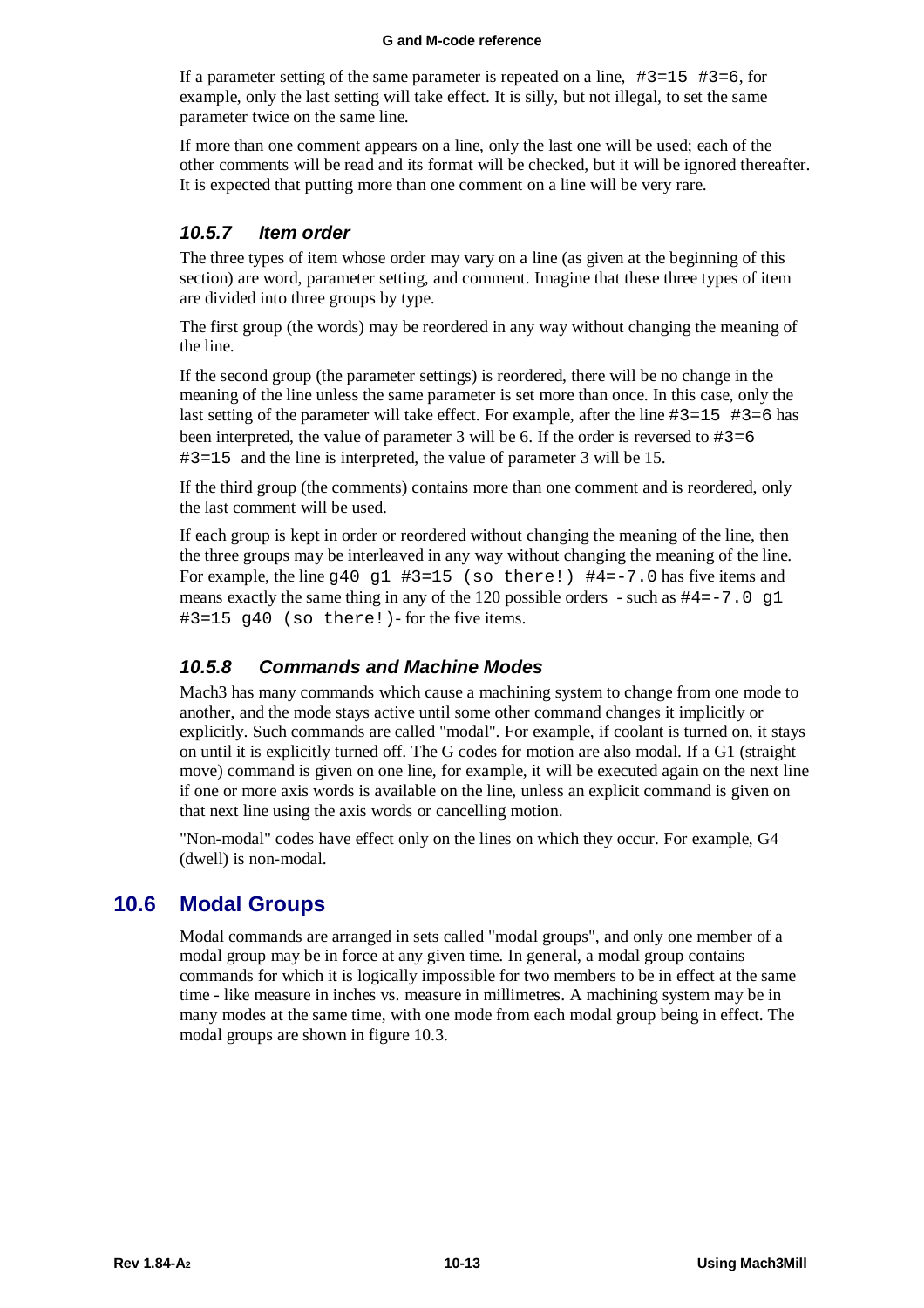| The modal Groups for G codes are                                         |
|--------------------------------------------------------------------------|
| group $1 = \{G00, G01, G02, G03, G38.2, G80, G81, G82, G84, G85,$        |
| G86, G87, G88, G89} motion                                               |
| group $2 = \{G17, G18, G19\}$ plane selection                            |
| group $3 = \{G90, G91\}$ distance mode                                   |
| group $5 = \{G93, G94\}$ feed rate mode                                  |
| group $6 = \{G20, G21\}$ units                                           |
| group $7 = \{G40, G41, G42\}$ cutter radius compensation                 |
| group $8 = \{G43, G49\}$ tool length offset                              |
| group $10 = \{G98, G99\}$ return mode in canned cycles                   |
| group $12 = \{G54, G55, G56, G57, G58, G59, G59, XXX\}$ coordinate       |
| system selection                                                         |
| group $13 = \{G61, G61.1, G64\}$ path control mode                       |
| The modal groups for M codes are:                                        |
| group $4 = \{M0, M1, M2, M30\}$ stopping                                 |
| group $6 = \{M6\}$ tool change                                           |
| group $7 = \{M3, M4, M5\}$ spindle turning                               |
| group $8 = \{M7, M8, M9\}$ coolant (special case: M7 and M8 may be       |
| active at the same time)                                                 |
| $group 9 = \{M48, M49\}$ enable/disable feed and speed override controls |
|                                                                          |
| In addition to the above modal groups, there is a group for non-modal    |
| G codes:                                                                 |
| group $0 = \{G4, G10, G28, G30, G53, G92, G92.1, G92.2, G92.3\}$         |
| Figure 10.3 - Modal groups                                               |
|                                                                          |

For several modal groups, when a machining system is ready to accept commands, one member of the group must be in effect. There are default settings for these modal groups. When the machining system is turned on or otherwise re-initialized, the default values are automatically in effect.

Group 1, the first group on the table, is a group of G codes for motion. One of these is always in effect. That one is called the current motion mode.

It is an error to put a G-code from group 1 and a G-code from group 0 on the same line if both of them use axis words. If an axis word-using G-code from group 1 is implicitly in effect on a line (by having been activated on an earlier line), and a group 0 G-code that uses axis words appears on the line, the activity of the group 1 G-code is suspended for that line. The axis word-using G-codes from group 0 are G10, G28, G30, and G92.

Mach<sub>3</sub> displays the current mode at the top of each screen.

#### $10.7$ **G Codes**

G codes of the Mach3 input language are shown in figure 10.4 and are the described in detail.

The descriptions contain command prototypes, set in courier type.

In the command prototypes, the tilde  $(\sim)$  stand for a real value. As described earlier, a real value may be (1) an explicit number, 4.4, for example, (2) an expression,  $[2+2.4]$ , for example, (3) a parameter value, #88, for example, or (4) a unary function value,  $a\cos[0]$ , for example.

In most cases, if axis words (any or all of  $X \sim$ ,  $Y \sim$ ,  $Z \sim$ ,  $A \sim$ ,  $B \sim$ ,  $C \sim$ ,  $U \sim$ ,  $V \sim$ ,  $W \sim$ ) are given, they specify a destination point. Axis numbers relate to the currently active coordinate system, unless explicitly described as being in the absolute coordinate system. Where axis words are optional, any omitted axes will have their current value. Any items in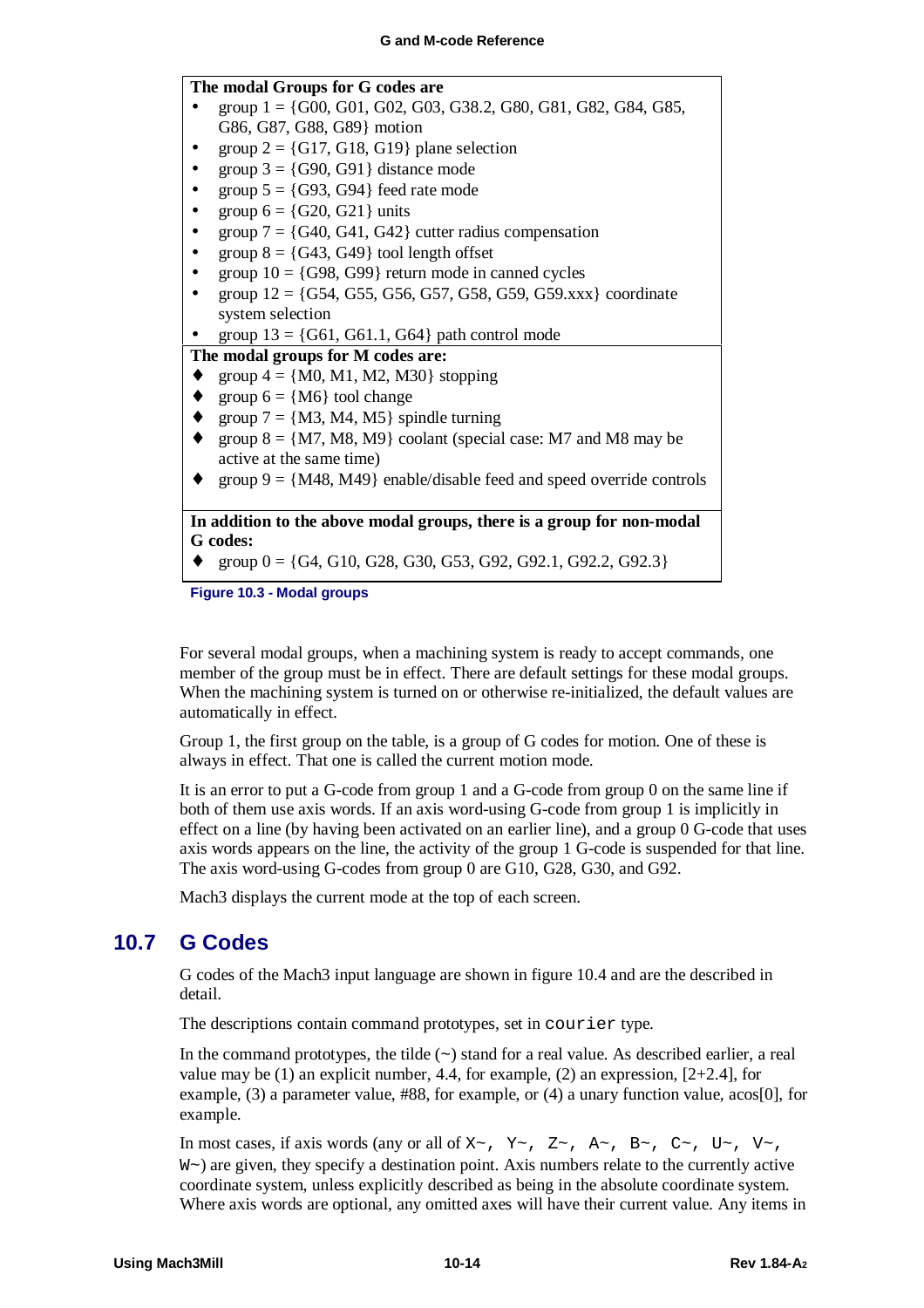| <b>Summary of G-codes</b> |                                                     |  |  |
|---------------------------|-----------------------------------------------------|--|--|
| G <sub>0</sub>            | Rapid positioning                                   |  |  |
| G1                        | Linear interpolation                                |  |  |
| G2                        | Clockwise circular/helical interpolation            |  |  |
| G <sub>3</sub>            | Counterclockwise circular/Helical interpolation     |  |  |
| G <sub>4</sub>            | Dwell                                               |  |  |
| G10                       | Coordinate system origin setting                    |  |  |
| G12                       | Clockwise circular pocket                           |  |  |
| G13                       | Counterclockwise circular pocket                    |  |  |
| $G15\overline{G16}$       | Polar Coordinate moves in G0 and G1                 |  |  |
| G17                       | XY Plane select                                     |  |  |
| G18                       | XZ plane select                                     |  |  |
| G19                       | YZ plane select                                     |  |  |
| $G20\overline{G21}$       | Inch/Millimetre unit                                |  |  |
| G28                       | Return home                                         |  |  |
| G28.1                     | Reference axes                                      |  |  |
| G30                       | Return home                                         |  |  |
| G31                       | Straight probe                                      |  |  |
| G40                       | Cancel cutter radius compensation                   |  |  |
| G41/G42                   | Start cutter radius compensation left/right         |  |  |
| G43                       | Apply tool length offset (plus)                     |  |  |
| G49                       | Cancel tool length offset                           |  |  |
| G50                       | Reset all scale factors to 1.0                      |  |  |
| G51                       | Set axis data input scale factors                   |  |  |
| G52                       | Temporary coordinate system offsets                 |  |  |
| G53                       | Move in absolute machine coordinate system          |  |  |
| G54                       | Use fixture offset 1                                |  |  |
| G55                       | Use fixture offset 2                                |  |  |
| G56                       | Use fixture offset 3                                |  |  |
| G57                       | Use fixture offset 4                                |  |  |
| G58                       | Use fixture offset 5                                |  |  |
| G59                       | Use fixture offset $6 /$ use general fixture number |  |  |
| G61/G64                   | Exact stop/Constant Velocity mode                   |  |  |
| G68/G69                   | Rotate program coordinate system                    |  |  |
| G70/G71                   | Inch/Millimetre unit                                |  |  |
| G73                       | Canned cycle - peck drilling                        |  |  |
| G80                       | Cancel motion mode (including canned cycles)        |  |  |
| G81                       | Canned cycle - drilling                             |  |  |
| G82                       | Canned cycle - drilling with dwell                  |  |  |
| G83                       | Canned cycle - peck drilling                        |  |  |
| G84                       | Canned cycle - right hand rigid tapping             |  |  |
| G85/G86/G                 | Canned cycle - boring                               |  |  |
| 88/G89                    |                                                     |  |  |
| G90                       | Absolute distance mode                              |  |  |
| G91                       | Incremental distance mode                           |  |  |
| G92                       | Offset coordinates and set parameters               |  |  |
| G92.x                     | Cancel G92 etc.                                     |  |  |
| G93                       | Inverse time feed mode                              |  |  |
| G94                       | Feed per minute mode                                |  |  |
| G95                       | Feed per rev mode                                   |  |  |
| G98                       | Initial level return after canned cycles            |  |  |
| G99                       | R-point level return after canned cycles            |  |  |
|                           | Figure 10.4 - Table of G codes                      |  |  |

the command prototypes not explicitly described as optional are required. It is an error if a required item is omitted.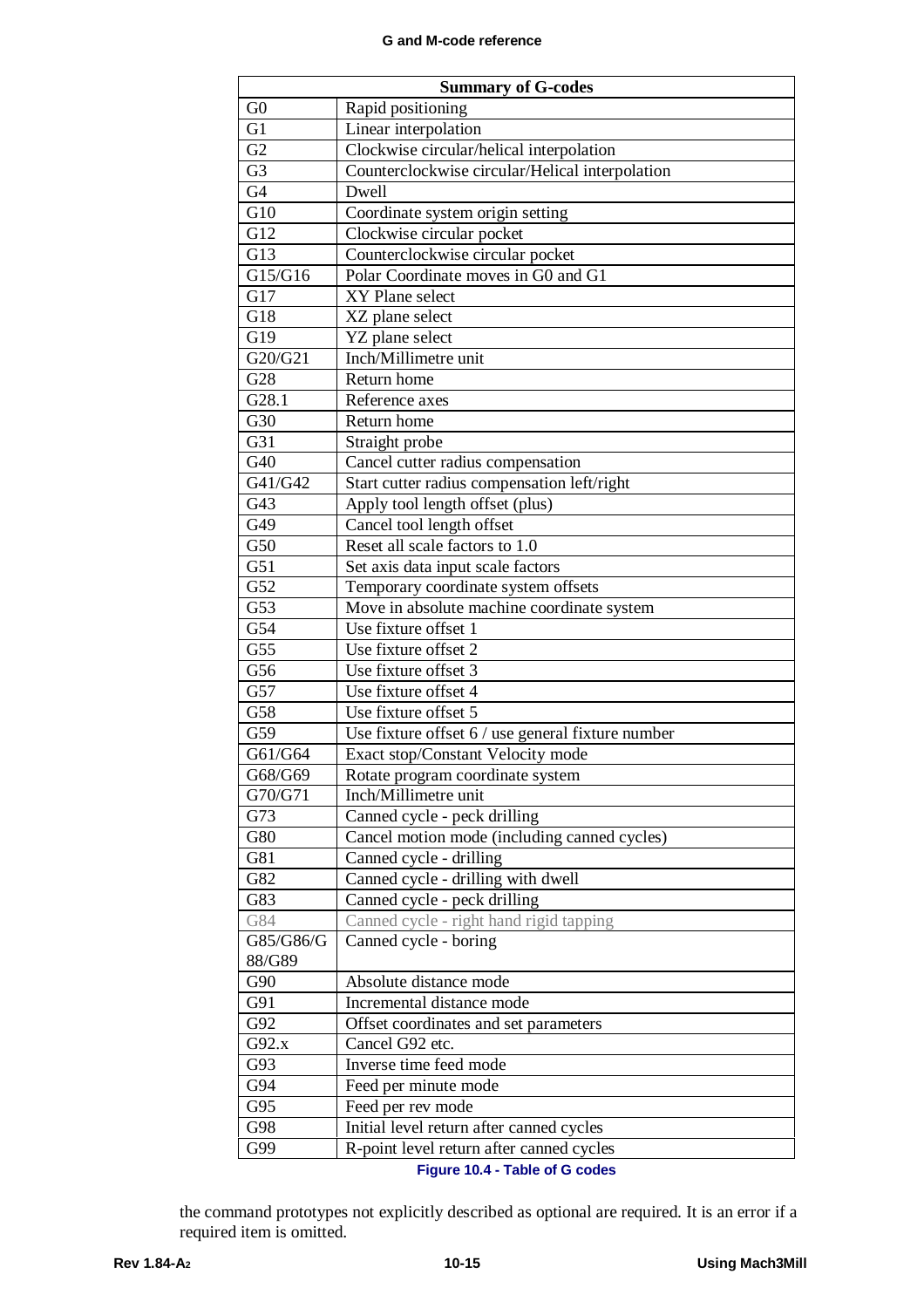U, V and W are synonyms for A, B and C. Use of A with U, B with V etc. is erroneous (like using A twice on a line). In the detailed descriptions of codes U, V and W are not explicitly mentioned each time but are implied by A, B or C.

In the prototypes, the values following letters are often given as explicit numbers. Unless stated otherwise, the explicit numbers can be real values. For example, G10 L2 could equally well be written  $G[2*5]$  L[1+1]. If the value of parameter 100 were 2. G10 L#100 would also mean the same. Using real values which are not explicit numbers as just shown in the examples is rarely useful.

If  $L \sim$  is written in a prototype the " $\sim$ " will often be referred to as the "L number". Similarly the " $\sim$ " in H $\sim$  may be called the "H number", and so on for any other letter.

If a scale factor is applied to any axis then it will be applied to the value of the corresponding  $X, Y, Z, A/U, B/V, C/W$  word and to the relevant I, J, K or R words when they are used.

#### **Rapid Linear Motion - G0**  $10.7.1$

(a) For rapid linear motion, program G0  $X \sim Y \sim Z \sim A \sim B \sim C \sim$ , where all the axis words are optional, except that at least one must be used. The G0 is optional if the current motion mode is G0. This will produce co-ordinated linear motion to the destination point at the current traverse rate (or slower if the machine will not go that fast). It is expected that cutting will not take place when a G0 command is executing.

(b) If G16 has been executed to set a Polar Origin then for rapid linear motion to a point described by a radius and angle G0  $X \sim Y \sim$  can be used.  $X \sim$  is the radius of the line from the G16 polar origin and  $Y \sim$  is the angle in degrees measured with increasing values counterclockwise from the 3 o'clock direction (i.e. the conventional four quadrant conventions).

Coordinates of the current point at the time of executing the G16 are the polar origin.

It is an error if:

 $\bullet$  all axis words are omitted

If cutter radius compensation is active, the motion will differ from the above; see Cutter Compensation. If G53 is programmed on the same line, the motion will also differ; see Absolute Coordinates

#### $10.7.2$ **Linear Motion at Feed Rate - G1**

(a) For linear motion at feed rate (for cutting or not), program G1  $X \sim Y \sim Z \sim A \sim B \sim$  $C_{\sim}$ , where all the axis words are optional, except that at least one must be used. The G1 is optional if the current motion mode is G1. This will produce co-ordinated linear motion to the destination point at the current feed rate (or slower if the machine will not go that fast).

(b) If G16 has been executed to set a polar origin then linear motion at feed rate to a point described by a radius and angle G0  $X \sim Y \sim$  can be used.  $X \sim$  is the radius of the line from the G16 polar origin and  $Y \sim$  is the angle in degrees measured with increasing values counterclockwise from the 3 o'clock direction (i.e. the conventional four quadrant conventions).

Coordinates of the current point at the time of executing the G16 are the polar origin.

It is an error if

 $\bullet$  all axis words are omitted.

If cutter radius compensation is active, the motion will differ from the above; see Cutter Compensation. If G53 is programmed on the same line, the motion will also differ; see Absolute Coordinates.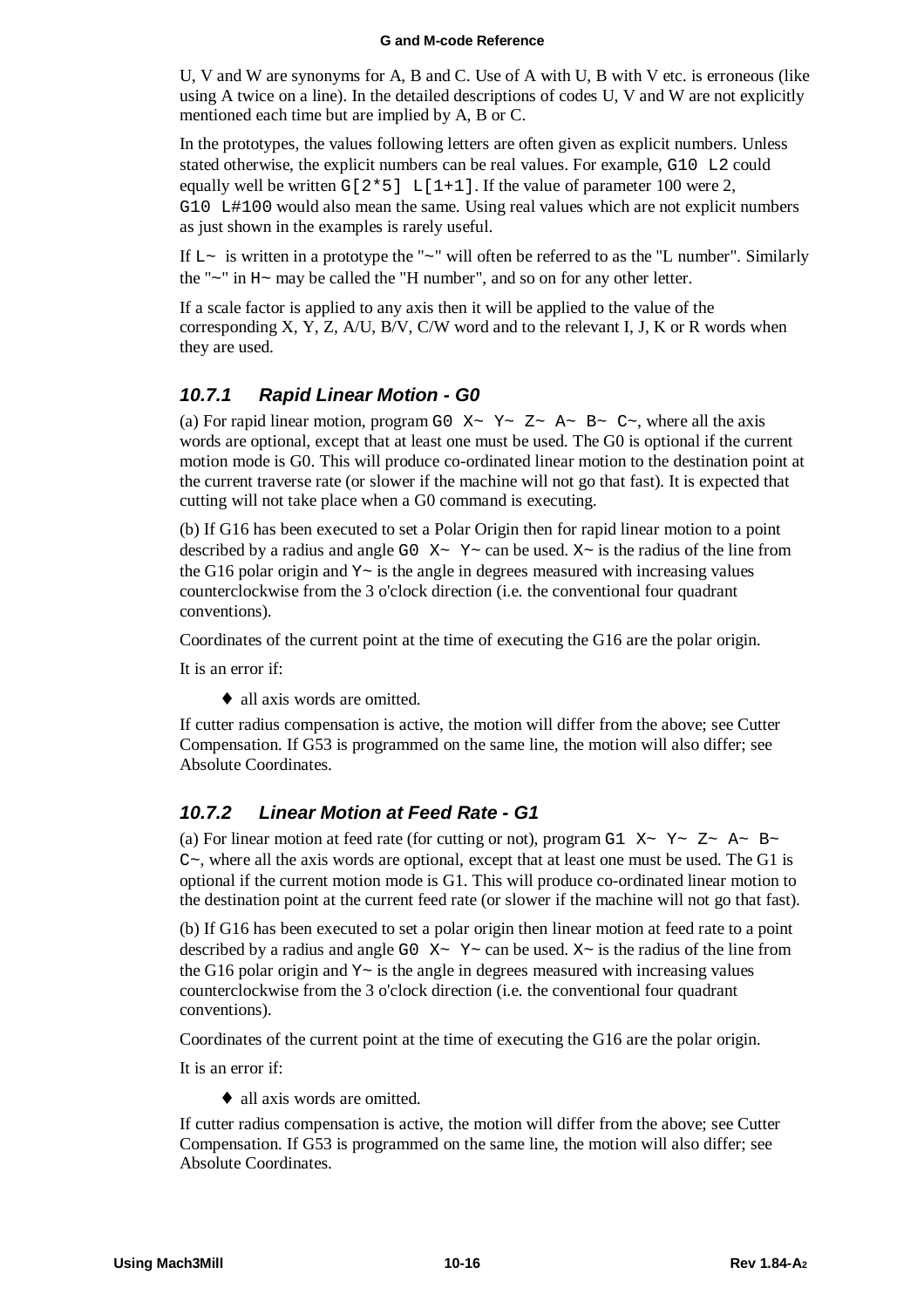#### $10.7.3$ Arc at Feed Rate - G2 and G3

A circular or helical arc is specified using either G2 (clockwise arc) or G3 (counterclockwise arc). The axis of the circle or helix must be parallel to the X, Y, or Z-axis of the machine coordinate system. The axis (or, equivalently, the plane perpendicular to the axis) is selected with G17 (Z-axis, XY-plane), G18 (Y-axis, XZ-plane), or G19 (X-axis, YZ-plane). If the arc is circular, it lies in a plane parallel to the selected plane.

If a line of code makes an arc and includes rotational axis motion, the rotational axes turn at a constant rate so that the rotational motion starts and finishes when the XYZ motion starts and finishes. Lines of this sort are hardly ever programmed.

If cutter radius compensation is active, the motion will differ from the above; see Cutter Compensation.

Two formats are allowed for specifying an arc. We will call these the center format and the radius format. In both formats the G2 or G3 is optional if it is the current motion mode.

### 10.7.3.1 Radius Format Arc

In the radius format, the coordinates of the end point of the arc in the selected plane are specified along with the radius of the arc. Program G2  $X \sim Y \sim Z \sim A \sim B \sim C \sim R \sim (or$ use G3 instead of G2). R is the radius. The axis words are all optional except that at least one of the two words for the axes in the selected plane must be used. The R number is the radius. A positive radius indicates that the arc turns through 180 degrees or less, while a negative radius indicates a turn of 180 degrees to 359.999 degrees. If the arc is helical, the value of the end point of the arc on the coordinate axis parallel to the axis of the helix is also specified.

It is an error if:

- both of the axis words for the axes of the selected plane are omitted,
- $\bullet$  the end point of the arc is the same as the current point.

It is not good practice to program radius format arcs that are nearly full circles or are semicircles (or nearly semicircles) because a small change in the location of the end point will produce a much larger change in the location of the center of the circle (and, hence, the middle of the arc). The magnification effect is large enough that rounding error in a number can produce out-of-tolerance cuts. Nearly full circles are outrageously bad, semicircles (and nearly so) are only very bad. Other size arcs (in the range tiny to 165 degrees or 195 to 345 degrees) are OK.

Here is an example of a radius format command to mill an arc:

G17 G2 x 10 y 15 r 20 z 5.

That means to make a clockwise (as viewed from the positive Z-axis) circular or helical arc whose axis is parallel to the Z-axis, ending where  $X=10$ ,  $Y=15$ , and  $Z=5$ , with a radius of 20. If the starting value of Z is 5, this is an arc of a circle parallel to the  $XY$ -plane; otherwise it is a helical arc.

### 10.7.3.2 Center Format Arc

In the center format, the coordinates of the end point of the arc in the selected plane are specified along with the offsets of the center of the arc from the current location. In this format, it is OK if the end point of the arc is the same as the current point. It is an error if:

• when the arc is projected on the selected plane, the distance from the current point to the center differs from the distance from the end point to the center by more than 0.0002 inch (if inches are being used) or 0.002 millimetre (if millimetres are being used).

The center is specified using the I and J words. There are two ways of interpreting them. The usual way is that I and J are the center relative to the current point at the start of the arc. This is sometimes called *Incremental IJ mode*. The second way is that I and J specify the center as actual coordinates in the current system. This is rather misleadingly called Absolute IJ mode. The IJ mode is set using the Configure>State... menu when Mach3 is set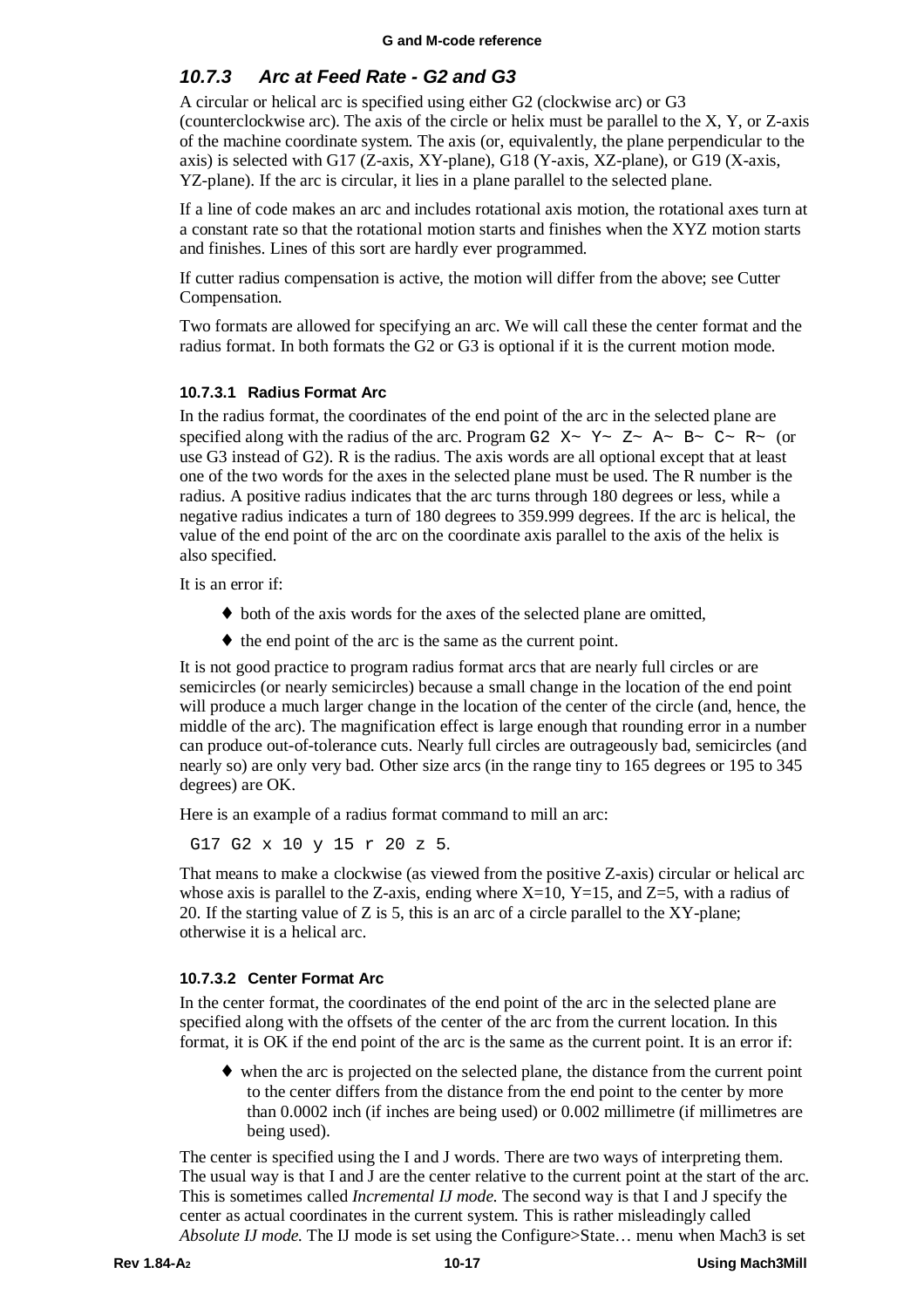up. The choice of modes are to provide compatibility with commercial controllers. You will probably find Incremental to be best. In Absolute it will, of course usually be necessary to use both I and J words unless by chance the arc's centre is at the origin.

When the XY-plane is selected, program G2  $X \sim Y \sim Z \sim A \sim B \sim C \sim I \sim J \sim (or use$ G3 instead of G2). The axis words are all optional except that at least one of X and Y must be used. I and J are the offsets from the current location or coordinates - depending on IJ mode (X and Y directions, respectively) of the center of the circle. I and J are optional except that at least one of the two must be used. It is an error if:

- $\bullet$  X and Y are both omitted.
- I and J are both omitted.

When the XZ-plane is selected, program G2  $X \sim Y \sim Z \sim A \sim B \sim C \sim I \sim K \sim$  (or use G3 instead of G2). The axis words are all optional except that at least one of X and Z must be used. I and K are the offsets from the current location or coordinates - depending on IJ mode (X and Z directions, respectively) of the center of the circle. I and K are optional except that at least one of the two must be used. It is an error if:

- $\bullet$  X and Z are both omitted,
- $\bullet$  I and K are both omitted.

When the YZ-plane is selected, program G2  $X \sim Y \sim Z \sim A \sim B \sim C \sim J \sim K \sim$  (or use G3 instead of G2). The axis words are all optional except that at least one of Y and Z must be used. J and K are the offsets from the current location or coordinates - depending on IJ mode (Y and Z directions, respectively) of the center of the circle. J and K are optional except that at least one of the two must be used. It is an error if:

- $\bullet$  Y and Z are both omitted.
- $\bullet$  J and K are both omitted.

Here is an example of a center format command to mill an arc in Incremental IJ mode:

G17 G2 x10 y16 i3 j4 z9

That means to make a clockwise (as viewed from the positive z-axis) circular or helical arc whose axis is parallel to the Z-axis, ending where  $X=10$ ,  $Y=16$ , and  $Z=9$ , with its center offset in the X direction by 3 units from the current X location and offset in the Y direction by 4 units from the current Y location. If the current location has  $X=7$ ,  $Y=7$  at the outset, the center will be at  $X=10$ ,  $Y=11$ . If the starting value of Z is 9, this is a circular arc; otherwise it is a helical arc. The radius of this arc would be 5.

The above arc in Absolute IJ mode would be:

G17 G2 x10 y16 i10 j11 z9

In the center format, the radius of the arc is not specified, but it may be found easily as the distance from the center of the circle to either the current point or the end point of the arc.

#### $10.7.4$ Dwell - G4

For a dwell, program G4  $P \sim$ . This will keep the axes unmoving for the period of time in seconds or milliseconds specified by the P number. The time unit to be used is set up on the Config>Logic dialog. For example, with units set to Seconds, G4 P0.5 will dwell for half a second. It is an error if:

 $\bullet$  the P number is negative.

#### $10.7.5$ Set Coordinate System Data Tool and work offset tables - G10

See details of tool and work offsets for further information on coordinate systems

To set the offset values of a tool, program

G10 L1 P  $\sim$  X  $\sim$  Z  $\sim$  A $\sim$ , where the P number must evaluate to an integer in the range 0 to 255 - the tool number - Offsets of the tool specified by the P number are reset to the given. The A number will reset the tool tip radius. Only those values for which an axis word is included on the line will be reset. The Tool diameter cannot be set in this way.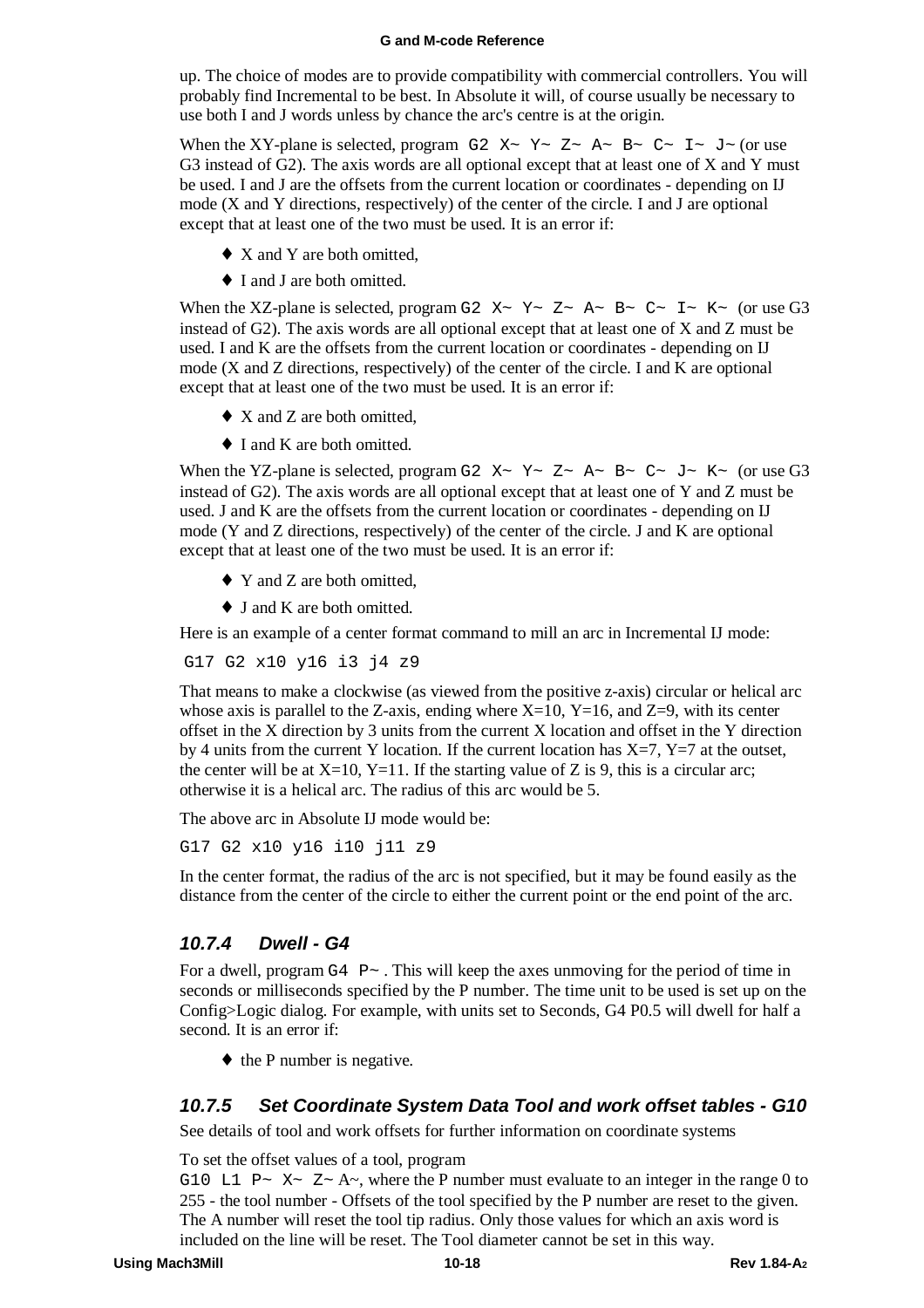To set the coordinate values for the origin of a fixture coordinate system, program G10 L2 P  $\sim$  X  $\sim$  Y  $\sim$  Z  $\sim$  A  $\sim$  B  $\sim$  C  $\sim$ , where the P number must evaluate to an integer in the range 1 to 255 - the fixture number - (Values 1 to 6 corresponding to G54 to G59) and all axis words are optional. The coordinates of the origin of the coordinate system specified by the P number are reset to the coordinate values given (in terms of the absolute coordinate system). Only those coordinates for which an axis word is included on the line will be reset.

It is an error if:

 $\bullet$  the P number does not evaluate to an integer in the range 0 to 255.

If origin offsets (made by G92 or G92.3) were in effect before G10 is used, they will continue to be in effect afterwards.

The coordinate system whose origin is set by a G10 command may be active or inactive at the time the G10 is executed.

The values set will not be persistent unless the tool or fixture tables are saved using the buttons on Tables screen.

Example: G10 L2 P1  $x3.5 y17.2$  sets the origin of the first coordinate system (the one selected by G54) to a point where X is 3.5 and Y is 17.2 (in absolute coordinates). The Z coordinate of the origin (and the coordinates for any rotational axes) are whatever those coordinates of the origin were before the line was executed.

#### $10.76$ Clockwise/counterclockwise circular pocket - G12 and G13

These circular pocket commands are a sort of canned cycle which can be used to produce a circular hole larger than the tool in use or with a suitable tool (like a woodruff key cutter) to cut internal grooves for "O" rings etc.

Program G12  $I \sim$  for a clockwise move and G13  $I \sim$  for a counterclockwise move.

The tool is moved in the X direction by the value if the I word and a circle cut in the direction specified with the original X and Y coordinates as the centre. The tool is returned to the centre.

Its effect is undefined if the current plane is not XY.

#### $10.7.7$ **Exit and Enter Polar mode - G15 and G16**

It is possible for G0 and G1 moves in the  $X/Y$  plane only to specify coordinates as a radius and angle relative to a temporary center point. Program G16 to enter this mode. The current coordinates of the controlled point are the temporary center.

Program G15 to revert to normal Cartesian coordinates.

```
G0 X10 Y10
                  // normal G0 move to 10,10
G16 //start of polar mode.
G10X10Y45
( this will move to X 17.xxx, Y 17.xxx which is a
spot on a circle) (of radius 10 at 45 degrees from
the initial coordinates of 10,10.)
```
This can be very useful, for example, for drilling a circle of holes. The code below moves to a circle of holes every 10 degrees on a circle of radius 50 mm centre  $X = 10$ ,  $Y = 5.5$  and peck drills to  $Z = -0.6$ 

```
G21// metric
G0 X10Y5.5
G16G1 X50 Y0
               //polar move to a radius of 50 angle Odeg
G83 \quad Z-0.6// peck drill
G1 Y10// ten degrees from original center...
G83 \quad Z-0.6// 20 degrees....etc...
G1 Y20
G1 Y30
```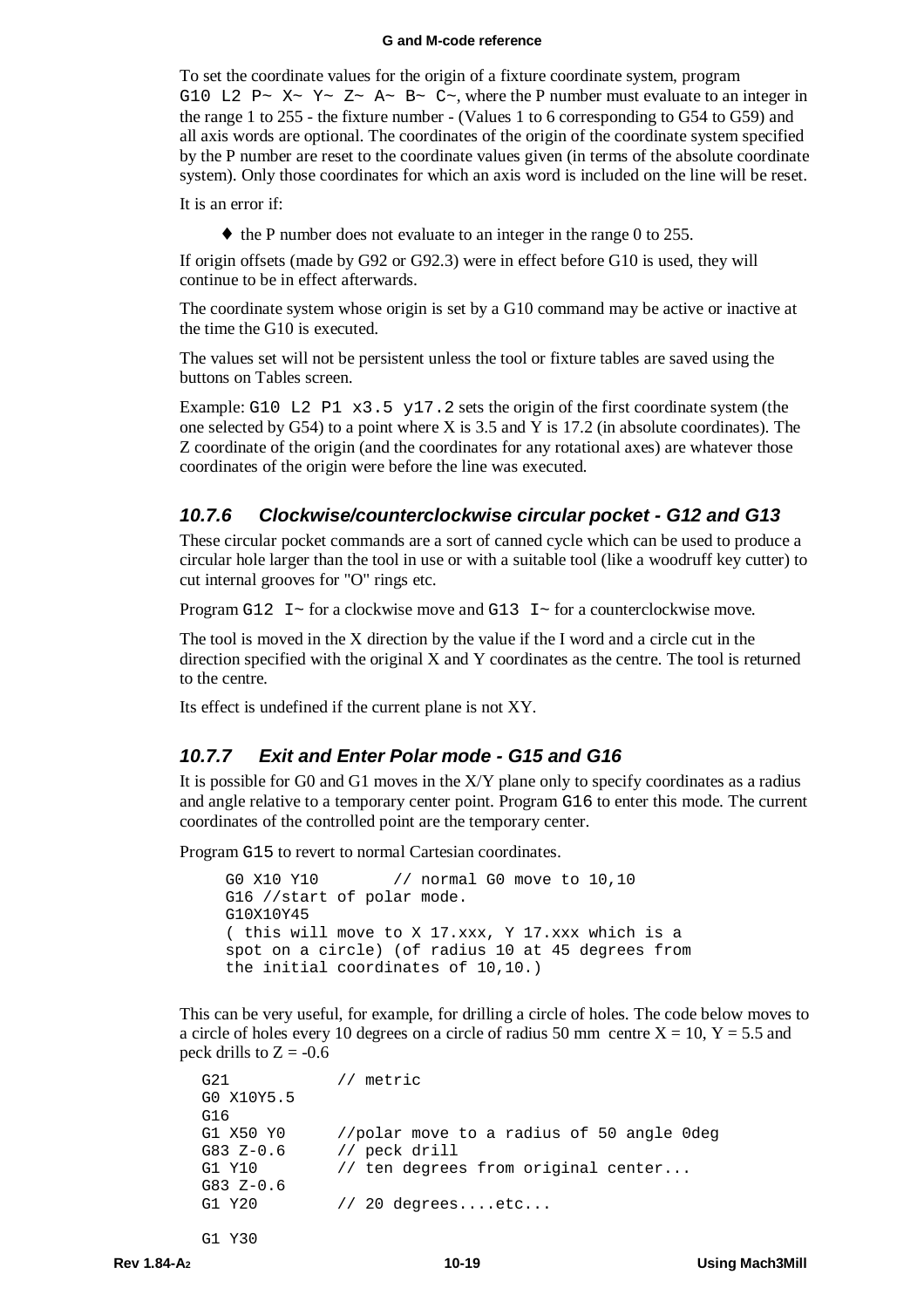```
G1 Y40
>...etc....
              //back to normal cartesian
G15
```
### Notes:

(1) you must not make X or Y moves other than by using  $G0$  or  $G1$  when  $G16$  is active

(2) This G16 is different to a Fanuc implementation in that it uses the current point as the polar center. The Fanuc version requires a lot of origin shifting to get the desired result for any circle not centred on 0,0

#### $10.7.8$ Plane Selection - G17, G18, and G19

Program G17 to select the XY-plane, G18 to select the XZ-plane, or G19 to select the YZplane. The effects of having a plane selected are discussed in under  $G2/3$  and Canned cycles

#### $10.7.9$ **Length Units - G20 and G21**

Program G20 to use inches for length units. Program G21 to use millimetres.

It is usually a good idea to program either G20 or G21 near the beginning of a program before any motion occurs, and not to use either one anywhere else in the program. It is the responsibility of the user to be sure all numbers are appropriate for use with the current length units. See also G70/G71 which are synonymous.

## 10.7.10 Return to Home - G28 and G30

A home position is defined (by parameters 5161-5166). The parameter values are in terms of the absolute coordinate system, but are in unspecified length units.

To return to home position by way of the programmed position, program G28  $X \sim Y \sim Z \sim A \sim B \sim C \sim$  (or use G30). All axis words are optional. The path is made by a traverse move from the current position to the programmed position, followed by a traverse move to the home position. If no axis words are programmed, the intermediate point is the current point, so only one move is made.

## 10.7.11 Reference axes G28.1

Program G28.1  $X \sim Y \sim Z \sim A \sim B \sim C \sim$  to reference the given axes. The axes will move at the current feed rate towards the home switch(es), as defined by the Configuration. When the absolute machine coordinate reaches the value given by an axis word then the feed rate is set to that defined by Configure>Config Referencing. Provided the current absolute position is approximately correct, then this will give a soft stop onto the reference switch(es).

# 10.7.12 Straight Probe - G31

## 10.7.12.1 The Straight Probe Command

Program G31  $X \sim Y \sim Z \sim A \sim B \sim C \sim$  to perform a straight probe operation. The rotational axis words are allowed, but it is better to omit them. If rotational axis words are used, the numbers must be the same as the current position numbers so that the rotational axes do not move. The linear axis words are optional, except that at least one of them must be used. The tool in the spindle must be a probe.

It is an error if:

- $\bullet$  the current point is less than 0.254 millimetre or 0.01 inch from the programmed point.
- G31 is used in inverse time feed rate mode,
- any rotational axis is commanded to move,
- $\bullet$  no X, Y, or Z-axis word is used.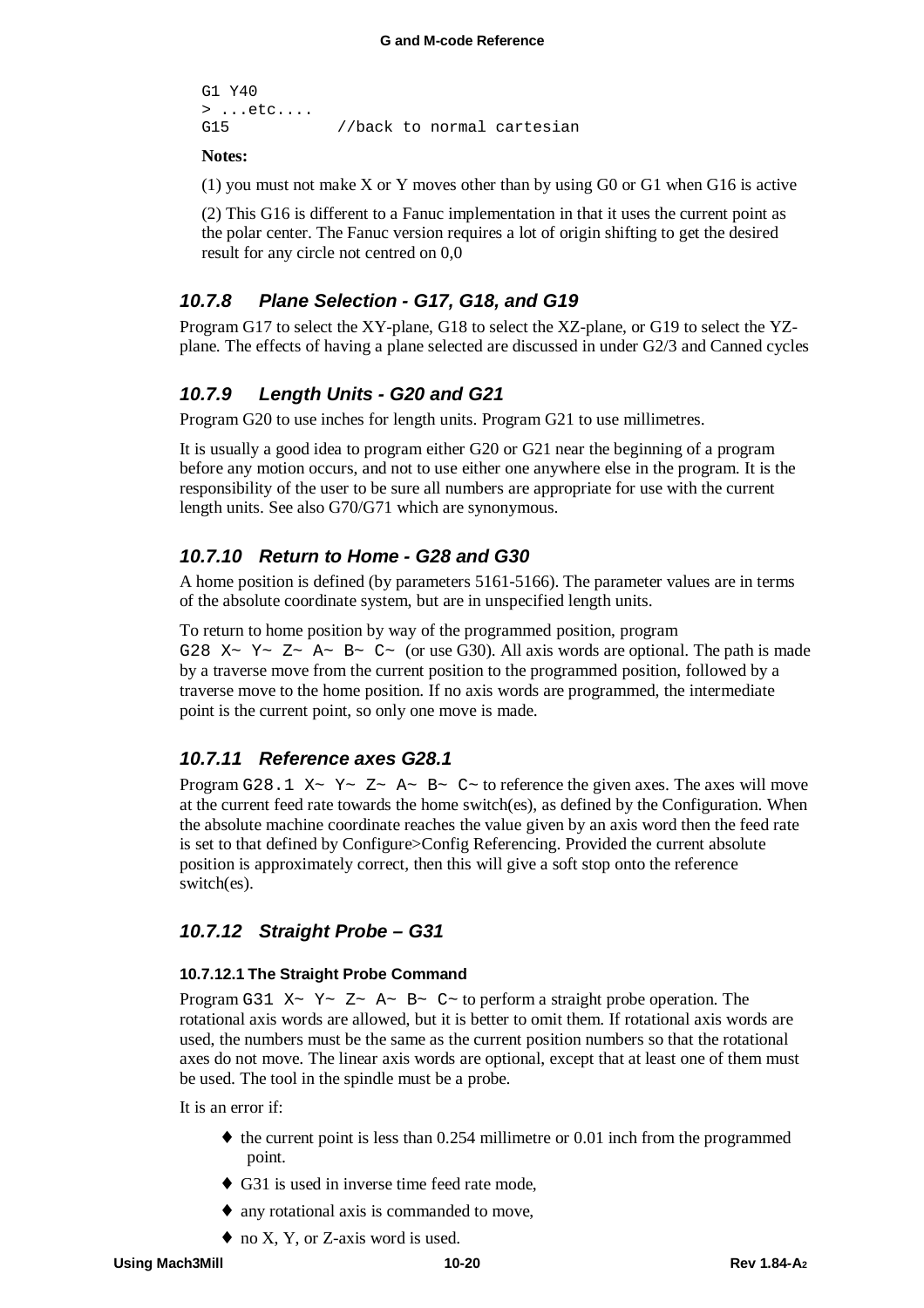In response to this command, the machine moves the controlled point (which should be at the end of the probe tip) in a straight line at the current feed rate toward the programmed point. If the probe trips, the probe is retracted slightly from the trip point at the end of command execution. If the probe does not trip even after overshooting the programmed point slightly, an error is signalled.

After successful probing, parameters 2000 to 2005 will be set to the coordinates of the location of the controlled point at the time the probe tripped and a triplet giving X, Y and Z at the trip will be written to the triplet file if it has been opened by the M40  $macro/OpenDiqFile() function (q.v.)$ 

### 10.7.12.2 Using the Straight Probe Command

Using the straight probe command, if the probe shank is kept nominally parallel to the Zaxis (i.e., any rotational axes are at zero) and the tool length offset for the probe is used, so that the controlled point is at the end of the tip of the probe:

- without additional knowledge about the probe, the parallelism of a face of a part to the XY-plane may, for example, be found.
- if the probe tip radius is known approximately, the parallelism of a face of a part to the YZ or XZ-plane may, for example, be found.
- if the shank of the probe is known to be well-aligned with the Z-axis and the probe  $\bullet$ tip radius is known approximately, the center of a circular hole, may, for example, be found.
- if the shank of the probe is known to be well-aligned with the Z-axis and the probe  $\bullet$ tip radius is known precisely, more uses may be made of the straight probe command, such as finding the diameter of a circular hole.

If the straightness of the probe shank cannot be adjusted to high accuracy, it is desirable to know the effective radii of the probe tip in at least the  $+X$ ,  $-X$ ,  $+Y$ , and  $-Y$  directions. These quantities can be stored in parameters either by being included in the parameter file or by being set in a Mach<sub>3</sub> program.

Using the probe with rotational axes not set to zero is also feasible. Doing so is more complex than when rotational axes are at zero, and we do not deal with it here.

#### $10.7.12.3$ **Example Code**

As a usable example, the code for finding the center and diameter of a circular hole is shown in figure 11.5. For this code to yield accurate results, the probe shank must be wellaligned with the Z-axis, the cross section of the probe tip at its widest point must be very circular, and the probe tip radius (i.e., the radius of the circular cross section) must be known precisely. If the probe tip radius is known only approximately (but the other conditions hold), the location of the hole center will still be accurate, but the hole diameter will not.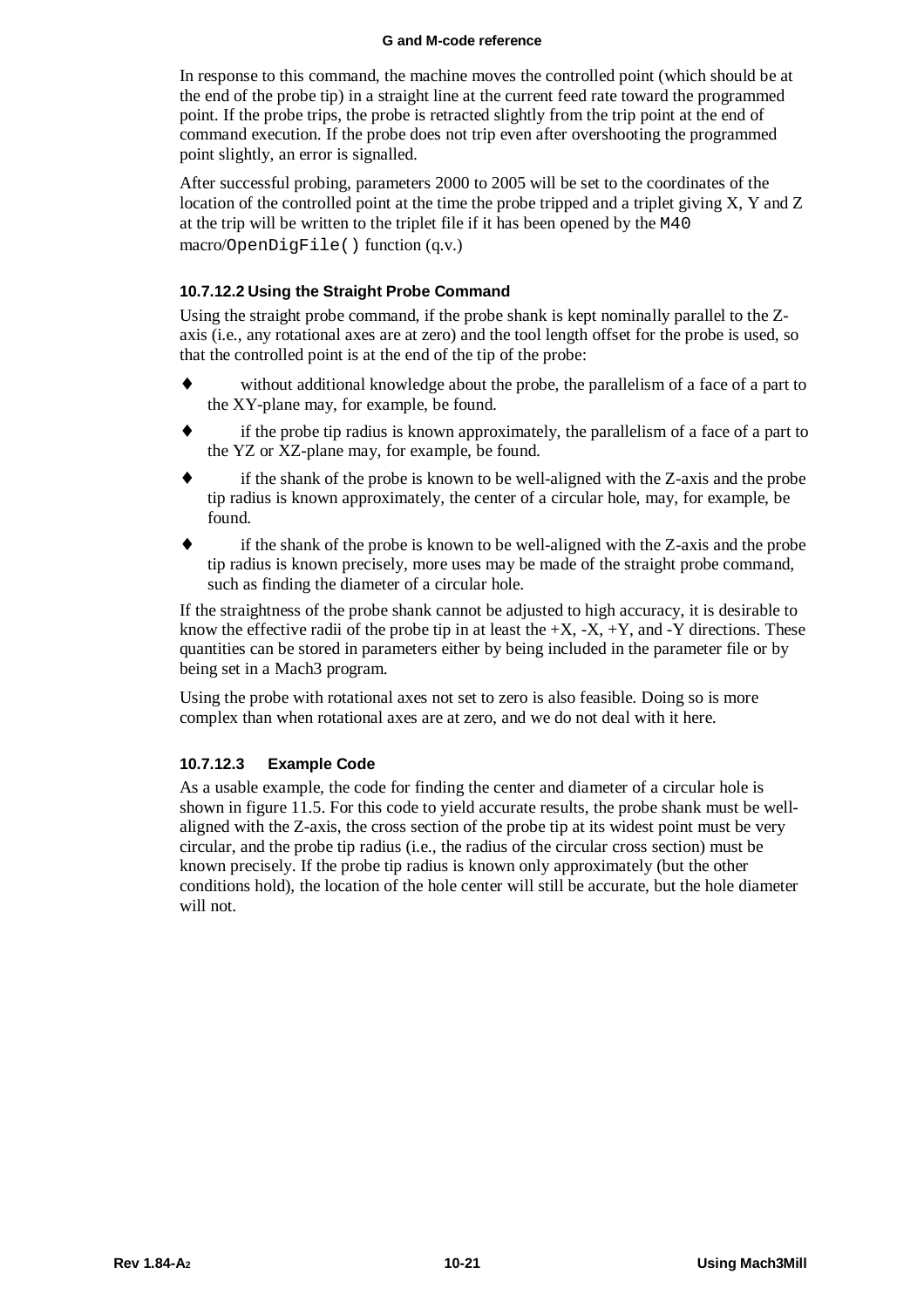N010 (probe to find center and diameter of circular hole) N020 (This program will not run as given here. You have to) N030 (insert numbers in place of <description of number>.) N040 (Delete lines N020, N030, and N040 when you do that.) NO50 GO Z <Z-value of retracted position> F <feed rate> N060 #1001=<nominal X-value of hole center> N070 #1002=<nominal Y-value of hole center>  $N080$  #1003=<some  $Z$ -value inside the hole> N090 #1004=<probe tip radius>  $N100$  #1005=[<nominal hole diameter>/2.0 - #1004] N110 G0 X#1001 Y#1002 (move above nominal hole center) N120 G0 Z#1003 (move into hole - to be cautious, substitute G1 for G0 here) N130 G31 X[#1001 + #1005] (probe +X side of hole) N140 #1011=#2000 (save results) N150 G0 X#1001 Y#1002 (back to center of hole)  $N160 G31 X[#1001 - #1005]$  (probe -X side of hole) N170 #1021=[[#1011 + #2000] / 2.0] (find pretty good X-value of hole center) N180 G0 X#1021 Y#1002 (back to center of hole) N190 G31 Y[#1002 + #1005] (probe +Y side of hole) N200 #1012=#2001 (save results) N210 G0 X#1021 Y#1002 (back to center of hole) N220 G31 Y[#1002 - #1005] (probe -Y side of hole) N230 #1022=[[#1012 + #2001] / 2.0] (find very good Y-value of hole center) N240 #1014=[#1012 - #2001 + [2 \* #1004]] (find hole diameter in Y-direction) N250 G0 X#1021 Y#1022 (back to center of hole)  $N260$  G31 X[#1021 + #1005] (probe +X side of hole) N270 #1031=#2000 (save results) N280 G0 X#1021 Y#1022 (back to center of hole) N290 G31 X[#1021 - #1005] (probe -X side of hole) N300 #1041=[[#1031 + #2000] / 2.0] (find very good X-value of hole center) N310 #1024=[#1031 - #2000 + [2 \* #1004]] (find hole diameter in X-direction) N320 #1034=[[#1014 + #1024] / 2.0] (find average hole diameter)  $N330$  #1035= $[41024 - 41014]$  (find difference in hole diameters) N340 G0 X#1041 Y#1022 (back to center of hole) N350 M2 (that's all, folks)

### Figure 10.5 - Code to Probe Hole

In figure 10.5 an entry of the form <description of number> is meant to be replaced by an actual number that matches the description of number. After this section of code has executed, the X-value of the center will be in parameter 1041, the Y-value of the center in parameter 1022, and the diameter in parameter 1034. In addition, the diameter parallel to the X-axis will be in parameter 1024, the diameter parallel to the Y-axis in parameter 1014, and the difference (an indicator of circularity) in parameter 1035. The probe tip will be in the hole at the XY center of the hole.

The example does not include a tool change to put a probe in the spindle. Add the tool change code at the beginning, if needed.

## 10.7.13 Cutter Radius Compensation - G40, G41, and G42

To turn cutter radius compensation off, program G40. It is OK to turn compensation off when it is already off.

Cutter radius compensation may be performed only if the XY-plane is active.

To turn cutter radius compensation on left (i.e., the cutter stays to the left of the programmed path when the tool radius is positive), program G41  $\Gamma$  D $\sim$  To turn cutter radius compensation on right (i.e., the cutter stays to the right of the programmed path when the tool radius is positive), program G42  $D \sim$  The D word is optional; if there is no D word, the radius of the tool currently in the spindle will be used. If used, the D number should normally be the slot number of the tool in the spindle, although this is not required. It is OK for the D number to be zero; a radius value of zero will be used.

G41 and G42 can be qualified by a P-word. This will override the value of the diameter of the tool (if any) given in the current tool table entry.

It is an error if:

 $\bullet$  the D number is not an integer, is negative or is larger than the number of carousel slots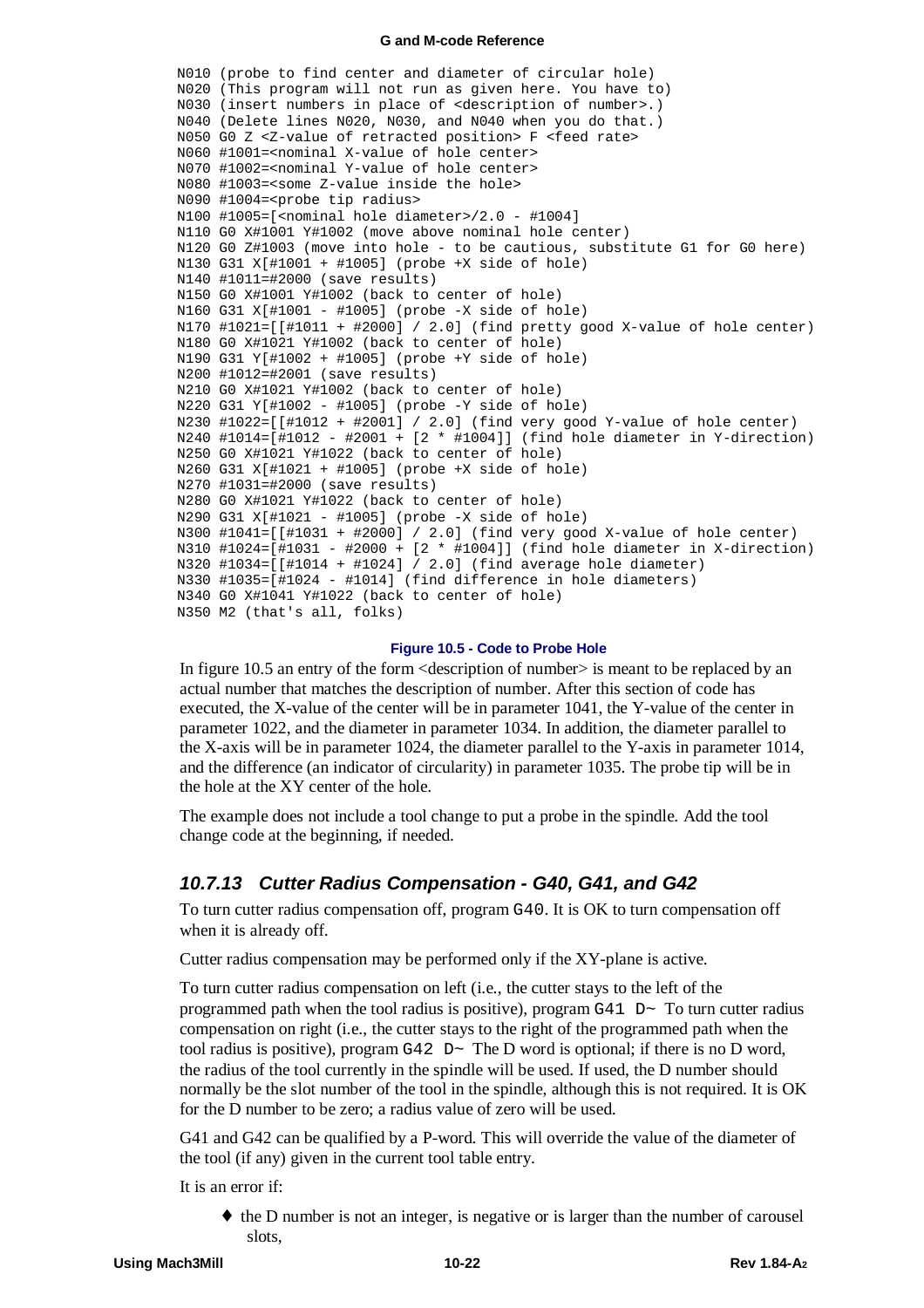- $\bullet$  the XY-plane is not active,
- $\bullet$  cutter radius compensation is commanded to turn on when it is already on.

The behavior of the machining system when cutter radius compensation is ON is described in the chapter of Cutter Compensation. Notice the importance of programming valid entry and exit moves.

## 10.7.14 Tool Length Offsets - G43, G44 and G49

To use a tool length offset, program G43  $H\sim$ , where the H number is the desired index in the tool table. It is expected that all entries in this table will be positive. The H number should be, but does not have to be, the same as the slot number of the tool currently in the spindle. It is OK for the H number to be zero; an offset value of zero will be used. Omitting H has the same effect as a zero value.

G44 is provided for compatibility and is used if entries in the table give negative offsets.

It is an error if:

 $\bullet$  the H number is not an integer, is negative, or is larger than the number of carousel slots.

To use no tool length offset, program G49

It is OK to program using the same offset already in use. It is also OK to program using no tool length offset if none is currently being used.

## 10.7.15 Scale factors G50 and G51

To define a scale factor which will be applied to an X, Y, Z, A, B, C, I & J word before it is used program G51  $X \sim Y \sim Z \sim A \sim B \sim C \sim$  where the X, Y, Z etc. words are the scale factors for the given axes. These values are, of course, never themselves scaled.

It is not permitted to use unequal scale factors to produce elliptical arcs with G2 or G3.

To reset the scale factors of all axes to 1.0 program G50

## 10.7.16 Temporary Coordinate system offset - G52

To offset the current point by a given positive or negative distance (without motion), program

G52  $X \sim Y \sim Z \sim A \sim B \sim C \sim$ , where the axis words contain the offsets you want to provide. All axis words are optional, except that at least one must be used. If an axis word is not used for a given axis, the coordinate on that axis of the current point is not changed. It is an error if:

 $\bullet$  all axis words are omitted.

G52 and G92 use common internal mechanisms in Mach3 and may not be used together.

When G52 is executed, the origin of the currently active coordinate system moves by the values given.

The effect of G52 is cancelled by programming G52 X0 Y0 etc.

Here is an example. Suppose the current point is at  $X=4$  in the currently specified coordinate system, then G52 X7 sets the X-axis offset to 7, and so causes the X-coordinate of the current point to be -3.

The axis offsets are always used when motion is specified in absolute distance mode using any of the fixture coordinate systems. Thus all fixture coordinate systems are affected by G52.

## 10.7.17 Move in Absolute Coordinates - G53

For linear motion to a point expressed in absolute coordinates, program G1 G53  $\text{X} \sim \text{Y} \sim$  $Z \sim A \sim B \sim C \sim$  (or similarly with G0 instead of G1), where all the axis words are optional.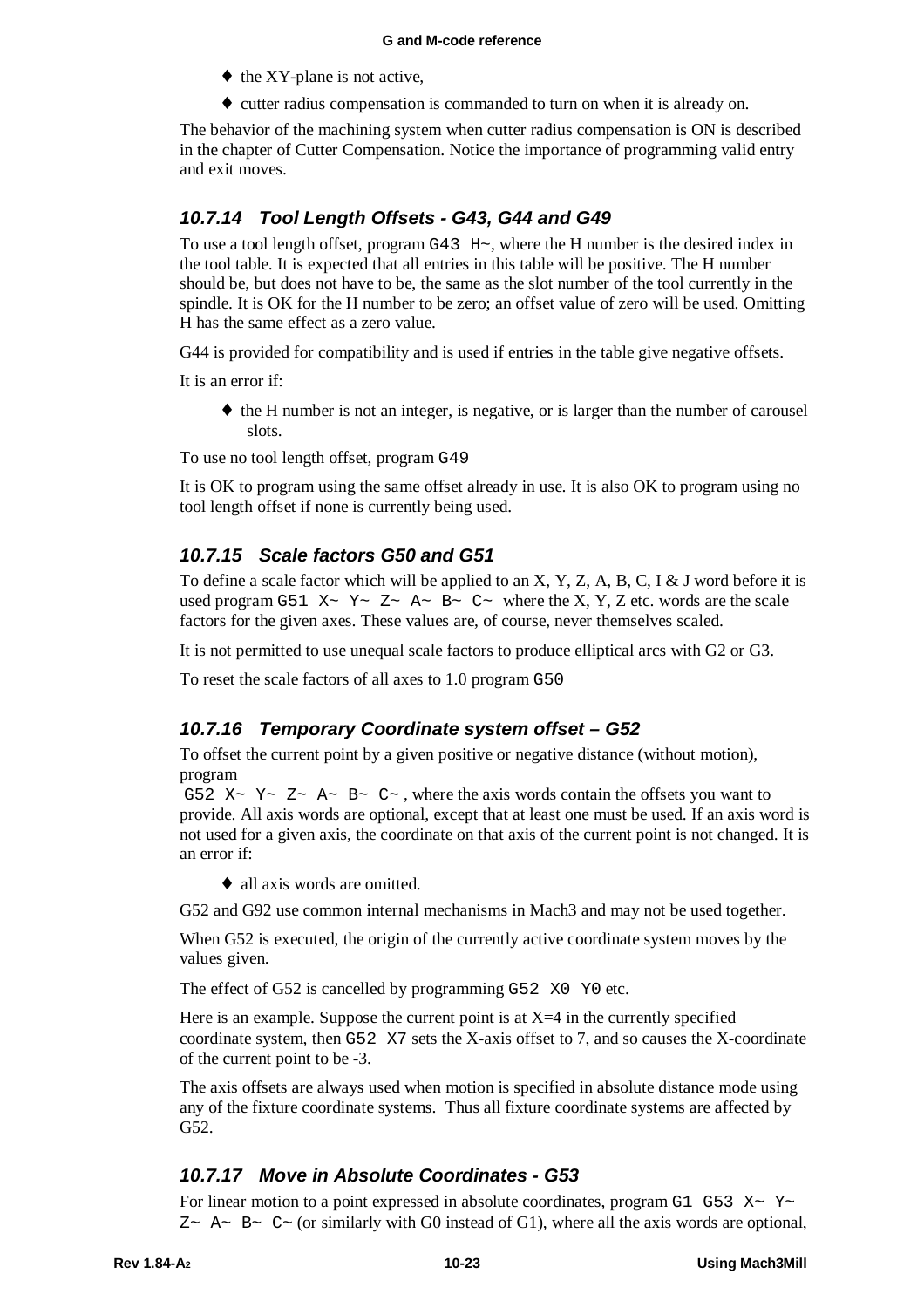except that at least one must be used. The G0 or G1 is optional if it is in the current motion mode. G53 is not modal and must be programmed on each line on which it is intended to be active. This will produce co-ordinated linear motion to the programmed point. If G1 is active, the speed of motion is the current feed rate (or slower if the machine will not go that fast). If G0 is active, the speed of motion is the current traverse rate (or slower if the machine will not go that fast).

It is an error if:

- $\triangle$  G53 is used without G0 or G1 being active.
- $\triangleleft$  G53 is used while cutter radius compensation is on.

See relevant chapter for an overview of coordinate systems.

## 10.7.18 Select Work Offset Coordinate System - G54 to G59 & G59 P~

To select work offset #1, program G54, and similarly for the first six offsets. The systemnumber-G-code pairs are: (1-G54), (2-G55), (3-G56), (4-G57), (5-G58), (6-G59)

To access any of the 254 work offsets (1 - 254) program G59  $\,$  P $\sim$  where the P word gives the required offset number. Thus G59 P5 is identical in effect to G58.

It is an error if:

 $\bullet$  one of these G-codes is used while cutter radius compensation is on.

See relevant chapter for an overview of coordinate systems.

## 10.7.19 Set Path Control Mode - G61, and G64

Program G61 to put the machining system into exact stop mode, or G64 for constant velocity mode. It is OK to program for the mode that is already active. These modes are described in detail above.

## 10.7.20 Rotate coordinate system - G68 and G69

Program G68 A~ B~ I~ R~ to rotate the program coordinate system.

 $A\sim$  is the X coordinate and  $B\sim$  the Y coordinate of the center of rotation in the current coordinate system (i.e. including all work and tool offsets and G52/G92 offsets.)

 $R\sim$  is the rotation angle in degrees (positive is CCW viewed from the positive Z direction).

 $I\sim$  is optional and the value is not used. If  $I\sim$  is present it causes the given R value to be added to any existing rotation set by G68.

e.g. G68 A12 B25 R45 causes the coordinate system to be rotated by 45 degrees about the point  $Z=12$ ,  $Y=25$ 

Subsequently: G68 A12 B35 I1 R40 leaves the coordinate system rotated by 85 degrees about  $X = 12$ ,  $Y=25$ 

Program G69 to cancel rotation.

Notes:

- This code only allows rotation when the current plane is X-Y
- The I word can be used even if the center point is different from that used before  $\bullet$ although, in this case, the results need careful planning. It could be useful when simulating engine turning.

## 10.7.21 Length Units - G70 and G71

Program G70 to use inches for length units. Program G71 to use millimetres.

It is usually a good idea to program either G70 or G71 near the beginning of a program before any motion occurs, and not to use either one anywhere else in the program. It is the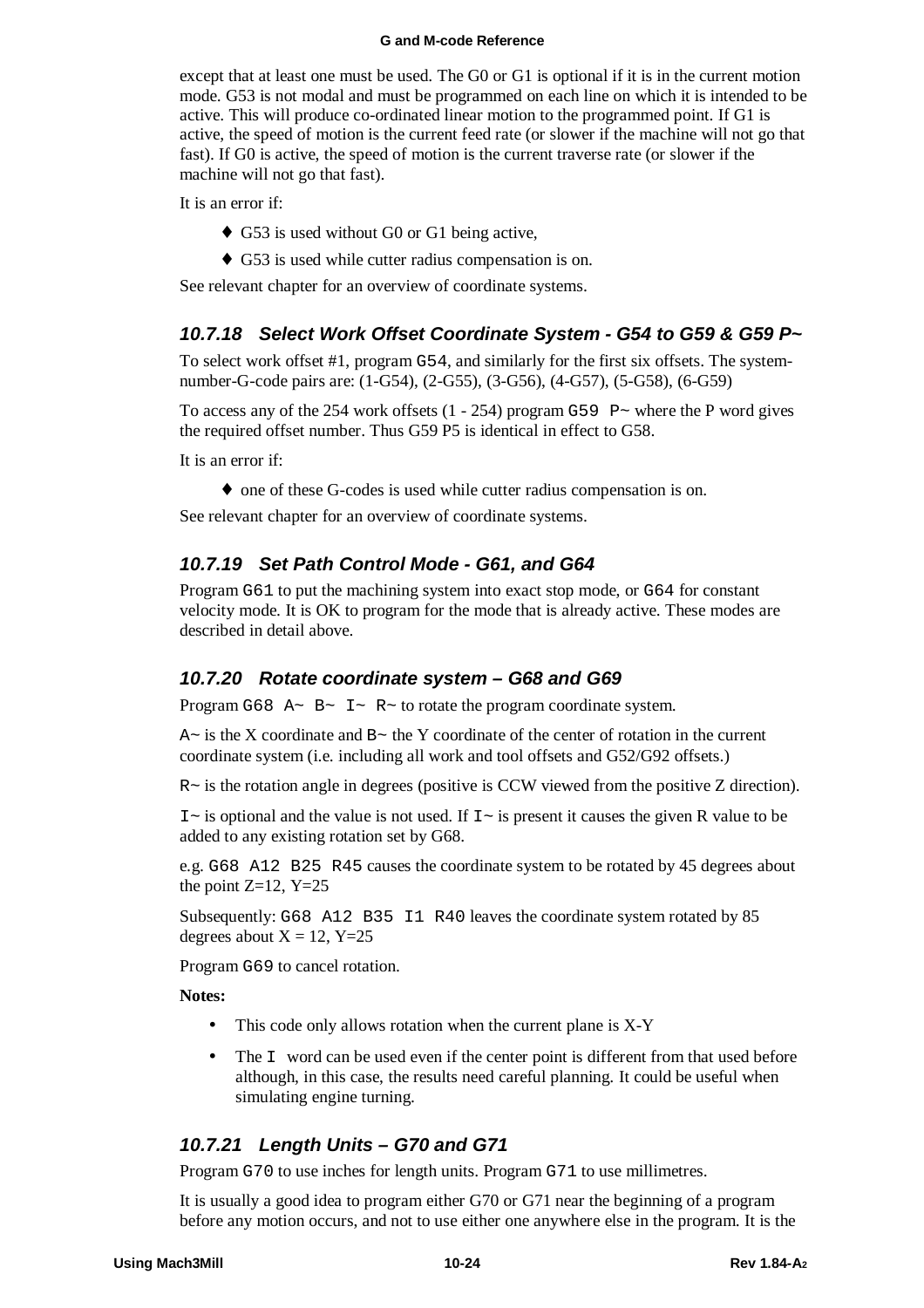responsibility of the user to be sure all numbers are appropriate for use with the current length units. See also G20/G21 which are synonymous and preferred.

## 10.7.22 Canned Cycle - High Speed Peck Drill G73

The G73 cycle is intended for deep drilling or milling with chip breaking. See also G83. The retracts in this cycle break the chip but do not totally retract the drill from the hole. It is suitable for tools with long flutes which will clear the broken chips from the hole. This cycle takes a Q number which represents a "delta" increment along the Z-axis. Program

G73 X~ Y~ Z~ A~ B~ C~ R~ L~ O~

- Preliminary motion, as described in G81 to 89 canned cycles.
- Move the Z-axis only at the current feed rate downward by delta or to the Z position, whichever is less deep.
- Rapid back out by the distance defined in the G73 Pullback DRO on the Settings screen.
- Rapid back down to the current hole bottom, backed off a bit.
- Repeat steps 1, 2, and 3 until the Z position is reached at step 1.  $\bullet$
- Retract the Z-axis at traverse rate to clear Z.

It is an error if:

 $\bullet$  the Q number is negative or zero.

## 10.7.23 Cancel Modal Motion - G80

Program G80 to ensure no axis motion will occur. It is an error if:

 $\triangle$  Axis words are programmed when G80 is active, unless a modal group 0 G code is programmed which uses axis words.

## 10.7.24 Canned Cycles - G81 to G89

The canned cycles G81 through G89 have been implemented as described in this section. Two examples are given with the description of G81 below.

All canned cycles are performed with respect to the currently selected plane. Any of the three planes  $(XY, YZ, ZX)$  may be selected. Throughout this section, most of the descriptions assume the XY-plane has been selected. The behavior is always analogous if the YZ or XZ-plane is selected.

Rotational axis words are allowed in canned cycles, but it is better to omit them. If rotational axis words are used, the numbers must be the same as the current position numbers so that the rotational axes do not move.

All canned cycles use X, Y, R, and Z numbers in the NC code. These numbers are used to determine  $X, Y, R$ , and  $Z$  positions. The R (usually meaning retract) position is along the axis perpendicular to the currently selected plane (Z-axis for XY-plane, X-axis for YZplane, Y-axis for XZ-plane). Some canned cycles use additional arguments.

For canned cycles, we will call a number "sticky" if, when the same cycle is used on several lines of code in a row, the number must be used the first time, but is optional on the rest of the lines. Sticky numbers keep their value on the rest of the lines if they are not explicitly programmed to be different. The R number is always sticky.

In incremental distance mode: when the  $XY$ -plane is selected,  $X$ ,  $Y$ , and  $R$  numbers are treated as increments to the current position and Z as an increment from the Z-axis position before the move involving Z takes place; when the YZ or XZ-plane is selected, treatment of the axis words is analogous. In absolute distance mode, the  $X, Y, R$ , and  $Z$  numbers are absolute positions in the current coordinate system.

The L number is optional and represents the number of repeats.  $L=0$  is not allowed. If the repeat feature is used, it is normally used in incremental distance mode, so that the same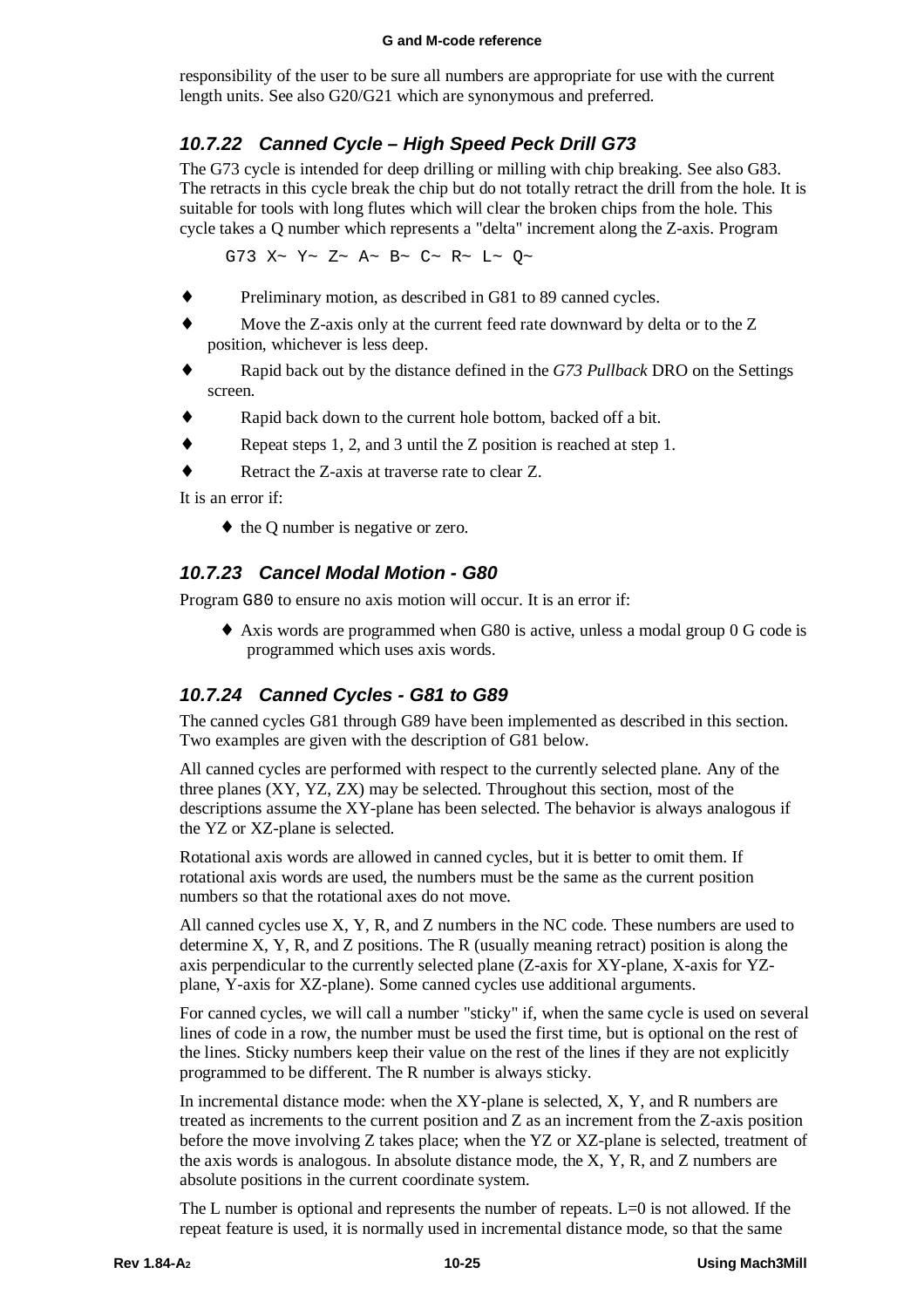sequence of motions is repeated in several equally spaced places along a straight line. In absolute distance mode,  $L > 1$  means "do the same cycle in the same place several times." Omitting the L word is equivalent to specifying  $L=1$ . The L number is not sticky.

When  $L > 1$  in incremental mode with the XY-plane selected, the X and Y positions are determined by adding the given  $X$  and  $Y$  numbers either to the current  $X$  and  $Y$  positions (on the first go-around) or to the  $X$  and  $Y$  positions at the end of the previous go-around (on the repetitions). The R and Z positions do not change during the repeats.

The height of the retract move at the end of each repeat (called "clear Z" in the descriptions below) is determined by the setting of the retract mode: either to the original Z position (if that is above the R position and the retract mode is G98), or otherwise to the R position.

It is an error if:

- $\bullet$  X, Y, and Z words are all missing during a canned cycle,
- $\bullet$  a P number is required and a negative P number is used,
- $\bullet$  an L number is used that does not evaluate to a positive integer,
- rotational axis motion is used during a canned cycle,
- $\bullet$  inverse time feed rate is active during a canned cycle,
- cutter radius compensation is active during a canned cycle.

When the XY plane is active, the  $Z$  number is sticky, and it is an error if:

- $\bullet$  the Z number is missing and the same canned cycle was not already active,
- $\bullet$  the R number is less than the Z number.

When the XZ plane is active, the Y number is sticky, and it is an error if:

- $\bullet$  he Y number is missing and the same canned cycle was not already active.
- $\bullet$  the R number is less than the Y number.

When the YZ plane is active, the X number is sticky, and it is an error if:

- $\bullet$  the X number is missing and the same canned cycle was not already active,
- $\bullet$  the R number is less than the X number.

#### **Preliminary and In-Between Motion** 10.7.24.1

At the very beginning of the execution of any of the canned cycles, with the XY-plane selected, if the current Z position is below the R position, the Z-axis is traversed to the R position. This happens only once, regardless of the value of L.

In addition, at the beginning of the first cycle and each repeat, the following one or two moves are made:

- a straight traverse parallel to the XY-plane to the given XY-position,
- a straight traverse of the Z-axis only to the R position, if it is not already at the R position.

If the XZ or YZ plane is active, the preliminary and in-between motions are analogous.

#### 10.7.24.2 G81 Cycle

The G81 cycle is intended for drilling. Program G81  $X \sim Y \sim Z \sim A \sim B \sim C \sim R \sim L \sim$ 

- $\bullet$ Preliminary motion, as described above.
- Move the Z-axis only at the current feed rate to the Z position.
- Retract the Z-axis at traverse rate to clear Z.

**Example 1.** Suppose the current position is (1, 2, 3) and the XY-plane has been selected, and the following line of NC code is interpreted.

G90 G81 G98 X4 Y5 Z1.5 R2.8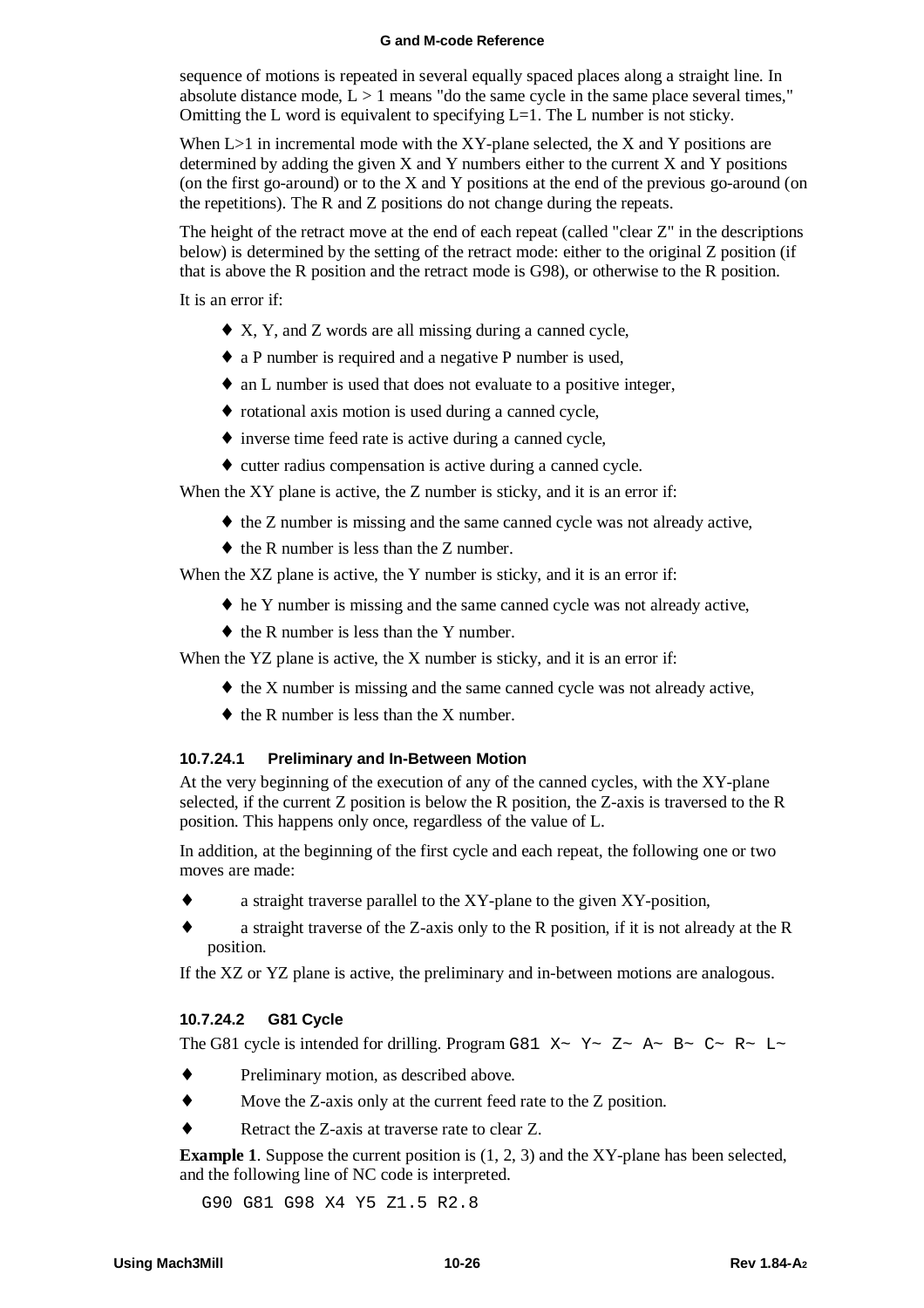This calls for absolute distance mode (G90), old "Z" retract mode (G98) and calls for the G81 drilling cycle to be performed once. The X number and X position are 4. The Y number and Y position are 5. The Z number and Z position are 1.5. The R number and clear Z are 2.8. The following moves take place.

- a traverse parallel to the XY-plane to  $(4.5.3)$  $\bullet$
- a traverse parallel to the Z-axis to  $(4,5,2.8)$
- a feed parallel to the Z-axis to  $(4,5,1.5)$  $\blacktriangle$
- a traverse parallel to the Z-axis to  $(4,5,3)$

**Example 2.** Suppose the current position is  $(1, 2, 3)$  and the XY-plane has been selected, and the following line of NC code is interpreted.

G91 G81 G98 X4 Y5 Z-0.6 R1.8 L3

This calls for incremental distance mode (G91), old "Z" retract mode and calls for the G81 drilling cycle to be repeated three times. The X number is 4, the Y number is 5, the  $Z$ number is -0.6 and the R number is 1.8. The initial X position is  $5 (=1+4)$ , the initial Y position is 7 (=2+5), the clear Z position is 4.8 (=1.8+3), and the Z position is 4.2 (=4.8- $(0.6)$ . Old Z is  $3.0$ 

The first move is a traverse along the Z-axis to  $(1.2.4.8)$ , since old Z < clear Z.

The first repeat consists of 3 moves.

- a traverse parallel to the XY-plane to  $(5,7,4.8)$  $\bullet$
- a feed parallel to the Z-axis to  $(5,7, 4.2)$  $\blacktriangle$
- a traverse parallel to the  $Z$ -axis to  $(5.7.4.8)$

The second repeat consists of 3 moves. The X position is reset to 9 (=5+4) and the Y position to 12  $(=7+5)$ .

- a traverse parallel to the XY-plane to  $(9,12,4.8)$
- a feed parallel to the Z-axis to  $(9,12, 4.2)$  $\bullet$
- a traverse parallel to the Z-axis to  $(9,12,4.8)$

The third repeat consists of 3 moves. The X position is reset to 13 (=9+4) and the Y position to 17  $(=12+5)$ .

- a traverse parallel to the XY-plane to  $(13,17,4.8)$  $\bullet$
- a feed parallel to the Z-axis to  $(13,17, 4.2)$
- a traverse parallel to the  $Z$ -axis to  $(13,17,4.8)$  $\blacktriangle$

#### 10.7.24.3 G82 Cycle

The G82 cycle is intended for drilling. Program

G82 X~ Y~ Z~ A~ B~ C~ R~ L~ P~

- Preliminary motion, as described above.  $\bullet$
- Move the Z-axis only at the current feed rate to the Z position.  $\bullet$
- Dwell for the P number of seconds.
- Retract the Z-axis at traverse rate to clear Z.  $\blacktriangle$

#### 10.7.24.4 G83 Cycle

The G83 cycle (often called peck drilling) is intended for deep drilling or milling with chip breaking. See also G73. The retracts in this cycle clear the hole of chips and cut off any long stringers (which are common when drilling in aluminum). This cycle takes a Q number which represents a "delta" increment along the Z-axis. Program

- G83 X~ Y~ Z~ A~ B~ C~ R~ L~ O~
- Preliminary motion, as described above.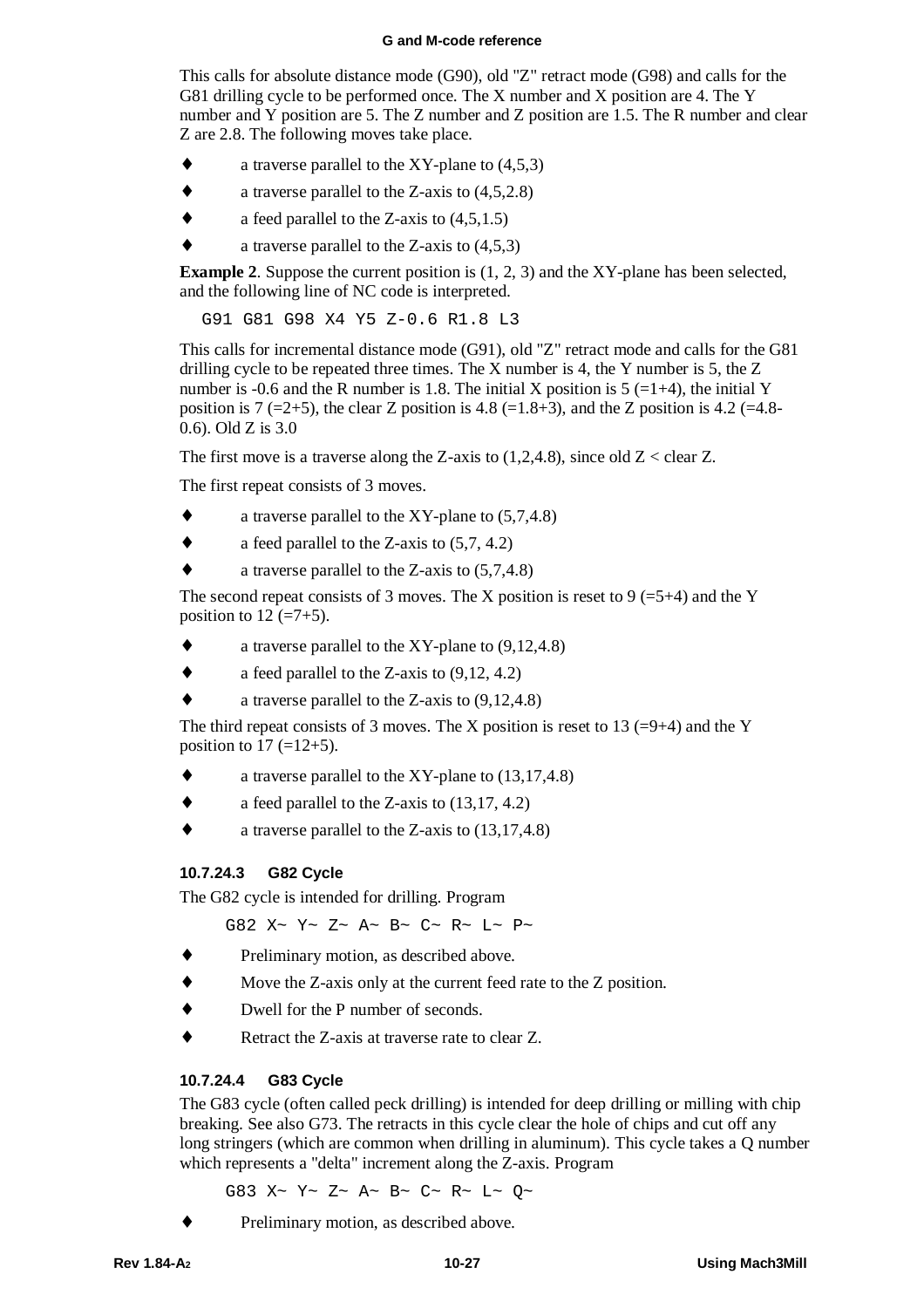- Move the Z-axis only at the current feed rate downward by delta or to the Z position, whichever is less deep.
- Rapid back out to the clear Z.
- Rapid back down to the current hole bottom, backed off a bit.  $\blacktriangle$
- Repeat steps 1, 2, and 3 until the  $Z$  position is reached at step 1.
- Retract the Z-axis at traverse rate to clear Z.

It is an error if:

 $\bullet$  the Q number is negative or zero.

#### 10.7.24.5 G84 Cycle

The G84 cycle is intended for right-hand tapping with a tap tool. Program

G84 X~ Y~ Z~ A~ B~ C~ R~ L~

- Preliminary motion, as described above.  $\triangle$
- Â Start speed-feed synchronization.
- Move the Z-axis only at the current feed rate to the Z position.
- Stop the spindle.
- Start the spindle counterclockwise.  $\Delta$
- Retract the Z-axis at the current feed rate to clear Z. Â
- If speed-feed synch was not on before the cycle started, stop it.  $\triangle$
- Stop the spindle.  $\blacktriangle$
- Start the spindle clockwise.  $\Delta$

The spindle must be turning clockwise before this cycle is used. It is an error if:

 $\bullet$  the spindle is not turning clockwise before this cycle is executed.

With this cycle, the programmer must be sure to program the speed and feed in the correct proportion to match the pitch of threads being made. The relationship is that the spindle speed equals the feed rate times the pitch (in threads per length unit). For example, if the pitch is 2 threads per millimetre, the active length units are millimetres, and the feed rate has been set with the command F150, then the speed should be set with the command S300, since  $150 \times 2 = 300$ .

If the feed and speed override switches are enabled and not set at 100%, the one set at the lower setting will take effect. The speed and feed rates will still be synchronized.

#### 10 7 24 6 G85 Cvcle

The G85 cycle is intended for boring or reaming, but could be used for drilling or milling. Program G85  $X \sim Y \sim Z \sim A \sim B \sim C \sim R \sim L \sim$ 

- Preliminary motion, as described above.
- Move the Z-axis only at the current feed rate to the Z position.
- Retract the Z-axis at the current feed rate to clear Z.

#### 10.7.24.7 G86 Cvcle

The G86 cycle is intended for boring. This cycle uses a P number for the number of seconds to dwell. Program G86  $X \sim Y \sim Z \sim A \sim B \sim C \sim R \sim L \sim P \sim$ 

- Preliminary motion, as described above.  $\bullet$
- Move the Z-axis only at the current feed rate to the Z position.  $\blacktriangle$
- Dwell for the P number of seconds.  $\blacktriangle$
- Stop the spindle turning. ٠
- Retract the Z-axis at traverse rate to clear Z.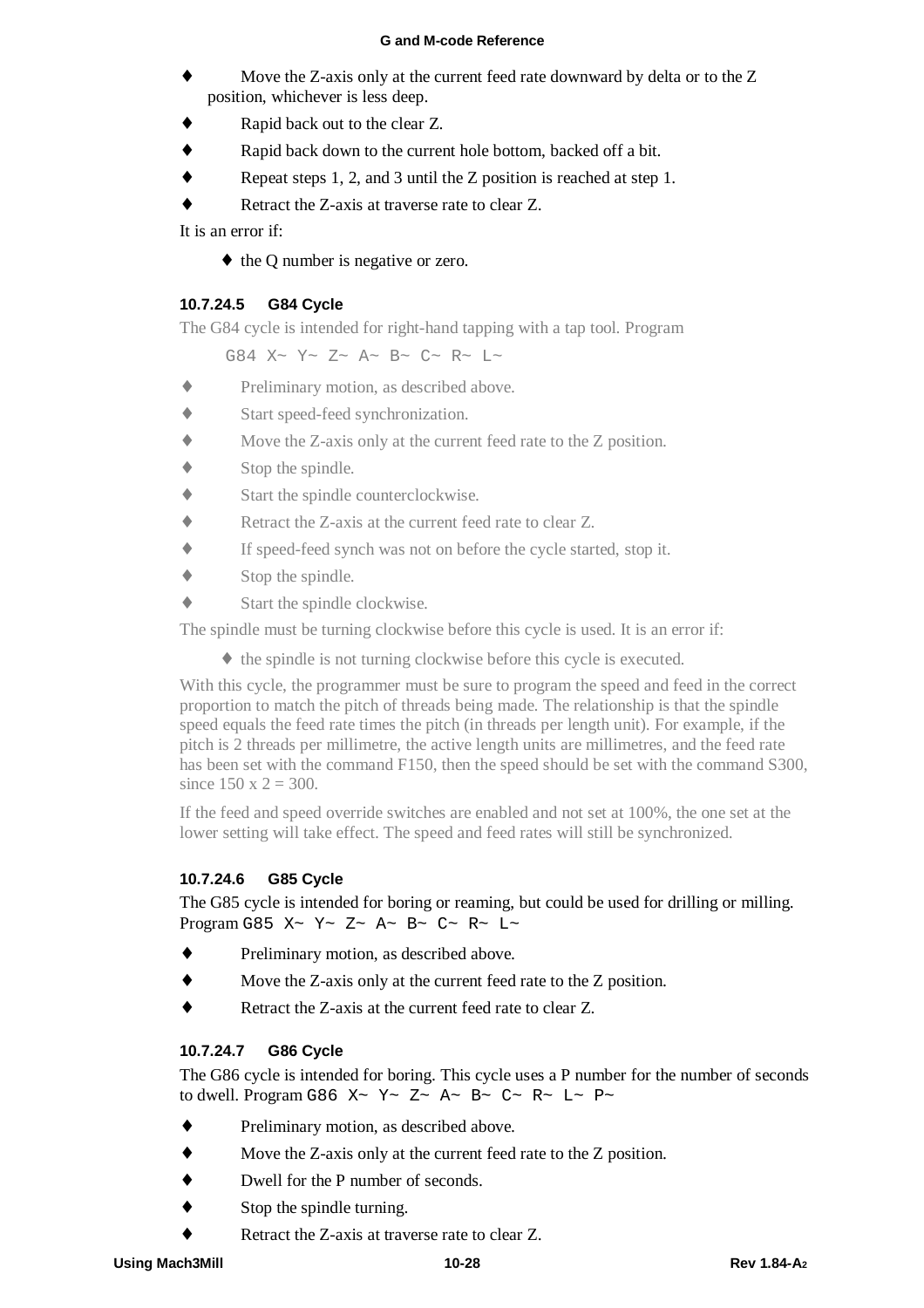Restart the spindle in the direction it was going.

The spindle must be turning before this cycle is used. It is an error if:

 $\bullet$  the spindle is not turning before this cycle is executed.

#### 10.7.24.8 G87 Cycle

The G87 cycle is intended for back boring. Program

G87 X~ Y~ Z~ A~ B~ C~ R~ L~ I~ J~ K~

The situation, as shown in Figure 10.6 is that you have a through hole and you want to counterbore the bottom of hole. To do this you put an L-shaped tool in the spindle with a cutting surface on the UPPER side of its base. You stick it carefully through the hole when it is not spinning and is oriented so it fits through the hole, then you move it so the stem of the L is on the axis of the hole, start the spindle, and feed the tool upward to make the counterbore. Then you stop the tool, get it out of the hole, and restart it.

This cycle uses I and J numbers to indicate the position for inserting and removing the tool. I and J will always be increments from the X position and the Y position, regardless of the distance mode setting. This cycle also uses a K number to specify the position along the Zaxis of the controlled point top of the counterbore. The K number is a Z-value in the current coordinate system in absolute distance mode, and an increment (from the Z position) in incremental distance mode.

- Preliminary motion, as described above.
- Move at traverse rate parallel to the XY-plane to the point indicated by I and J.
- Stop the spindle in a specific orientation. Â
- Move the Z-axis only at traverse rate downward to the Z position.  $\blacktriangle$
- Move at traverse rate parallel to the XY-plane to the X,Y location. ۵
- Start the spindle in the direction it was going before.
- Move the Z-axis only at the given feed rate upward to the position indicated by K.
- Move the Z-axis only at the given feed rate back down to the Z position.  $\blacktriangle$
- Stop the spindle in the same orientation as before.  $\triangle$



Figure 10.6 - G87 back boring sequence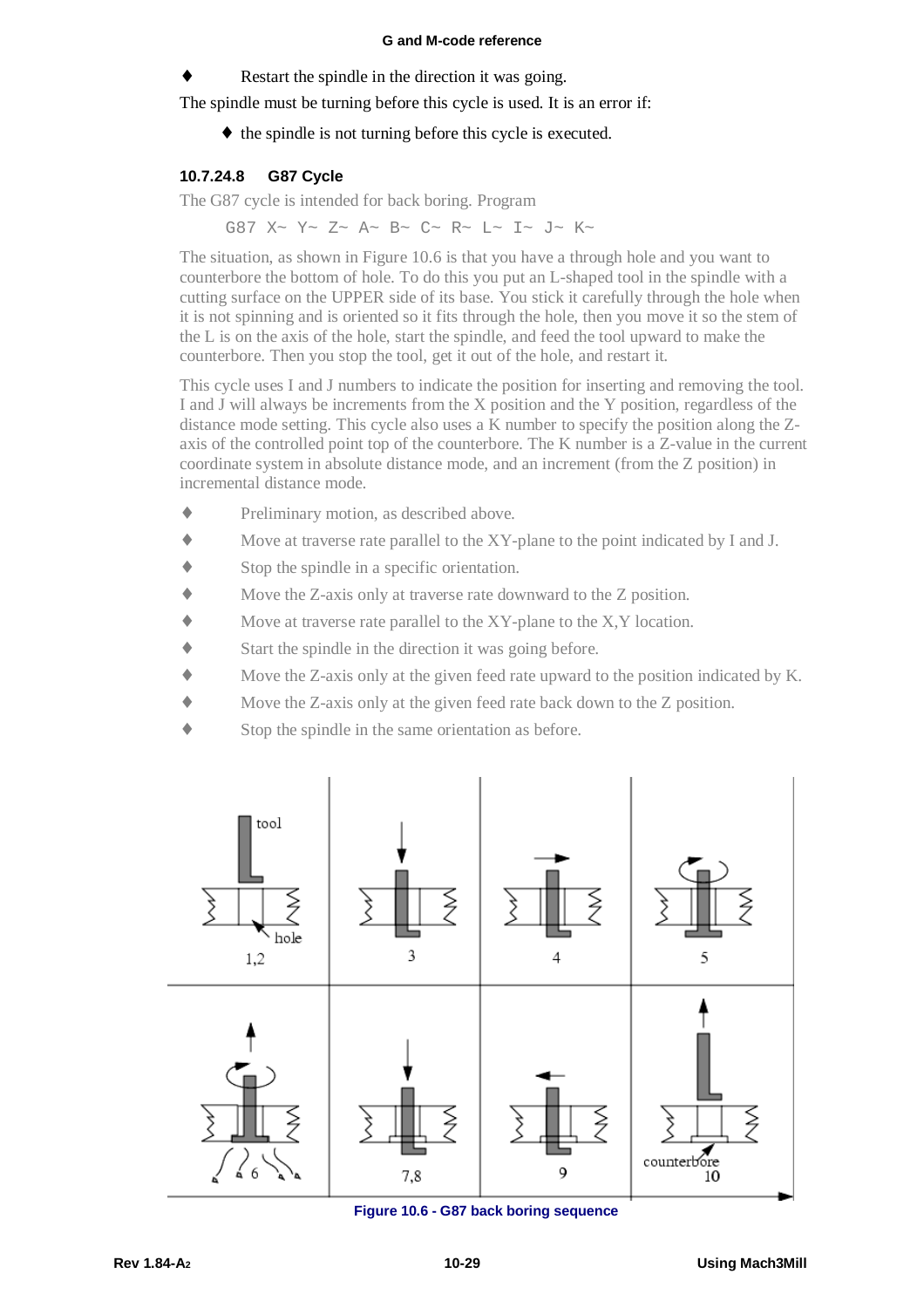- Move at traverse rate parallel to the XY-plane to the point indicated by I and J.  $\bullet$
- Move the Z-axis only at traverse rate to the clear Z.  $\ddot{\bullet}$
- Move at traverse rate parallel to the XY-plane to the specified X, Y location.  $\hat{\mathbf{r}}$
- Restart the spindle in the direction it was going before.  $\triangle$

When programming this cycle, the I and J numbers must be chosen so that when the tool is stopped in an oriented position, it will fit through the hole. Because different cutters are made differently, it may take some analysis and/or experimentation to determine appropriate values for I and J.

#### 10 7 24 9 G88 Cycle

The G88 cvcle is intended for boring. This cycle uses a P word, where P specifies the number of seconds to dwell. Program G88  $X \sim Y \sim Z \sim A - B \sim C \sim R \sim L \sim P \sim$ 

- Preliminary motion, as described above.
- Move the Z-axis only at the current feed rate to the Z position.  $\bullet$
- Dwell for the P number of seconds.
- Stop the spindle turning.  $\blacktriangle$
- Stop the program so the operator can retract the spindle manually.
- Restart the spindle in the direction it was going.  $\bullet$

#### 10.7.24.10 G89 Cycle

The G89 cycle is intended for boring. This cycle uses a P number, where P specifies the number of seconds to dwell. program G89  $X \sim Y \sim Z \sim A \sim B \sim C \sim R \sim L \sim P \sim$ 

- Preliminary motion, as described above.  $\bullet$
- $\blacktriangle$ Move the Z-axis only at the current feed rate to the Z position.
- Dwell for the P number of seconds.  $\blacktriangle$
- Retract the Z-axis at the current feed rate to clear Z.

## 10.7.25 Set Distance Mode - G90 and G91

Interpretation of Mach3 code can be in one of two distance modes: absolute or incremental.

To go into absolute distance mode, program G90. In absolute distance mode, axis numbers (X, Y, Z, A, B, C) usually represent positions in terms of the currently active coordinate system. Any exceptions to that rule are described explicitly in this section describing Gcodes.

To go into incremental distance mode, program G91. In incremental distance mode, axis numbers  $(X, Y, Z, A, B, C)$  usually represent increments from the current values of the numbers.

I and J numbers always represent increments, regardless of the distance mode setting. K numbers represent increments in all but one usage (the G87 boring cycle), where the meaning changes with distance mode.

## 10.7.26 Set IJ Mode - G90.1 and G91.1

Interpretation of the IJK values in G02 and G03 codes can be in one of two distance modes: absolute or incremental.

To go into absolute IJ mode, program G90.1. In absolute distance mode, IJK numbers represent absolute positions in terms of the currently active coordinate system.

To go into incremental IJ mode, program G91.1. In incremental distance mode, IJK numbers usually represent increments from the current controlled point.

Incorrect settings of this mode will generally result in large incorrectly oriented arcs in the toolpath display.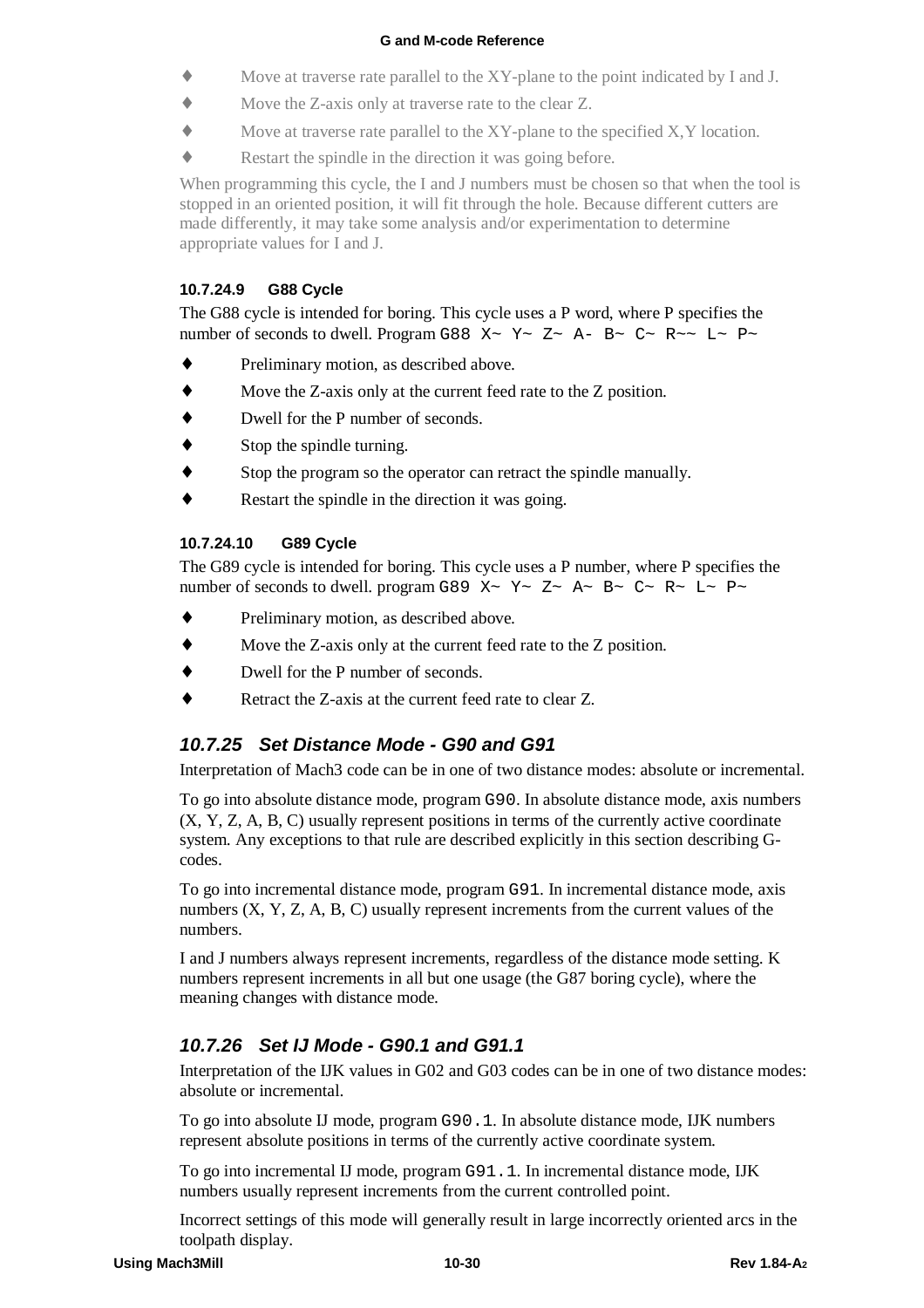## 10.7.27 G92 Offsets - G92, G92.1, G92.2, G92.3

See the chapter on coordinate systems for full details. You are strongly advised not to use this legacy feature on any axis where there is another offset applied.

To make the current point have the coordinates you want (without motion), program G92  $X \sim Y \sim Z \sim A \sim B \sim C \sim$ , where the axis words contain the axis numbers you want. All axis words are optional, except that at least one must be used. If an axis word is not used for a given axis, the coordinate on that axis of the current point is not changed. It is an error if:

 $\bullet$  all axis words are omitted.

G52 and G92 use common internal mechanisms in Mach3 and may not be used together.

When G92 is executed, the origin of the currently active coordinate system moves. To do this, origin offsets are calculated so that the coordinates of the current point with respect to the moved origin are as specified on the line containing the G92. In addition, parameters 5211 to 5216 are set to the X, Y, Z, A, B, and C-axis offsets. The offset for an axis is the amount the origin must be moved so that the coordinate of the controlled point on the axis has the specified value.

Here is an example. Suppose the current point is at  $X=4$  in the currently specified coordinate system and the current X-axis offset is zero, then G92 X7 sets the X-axis offset to -3, sets parameter 5211 to -3, and causes the X-coordinate of the current point to be 7.

The axis offsets are always used when motion is specified in absolute distance mode using any of the fixture coordinate systems Thus all fixture coordinate systems are affected by G92.

Being in incremental distance mode has no effect on the action of G92.

Non-zero offsets may be already be in effect when the G92 is called. They are in effect discarded before the new value is applied. Mathematically the new value of each offset is A+B, where A is what the offset would be if the old offset were zero, and B is the old offset. For example, after the previous example, the X-value of the current point is 7. If G92 X9 is then programmed, the new X-axis offset is -5, which is calculated by  $[7-9]$  + -3. Put another way the G92 X9 produces the same offset whatever G92 offset was already in place.

To reset axis offsets to zero, program G92.1 or G92.2 G92.1 sets parameters 5211 to 5216 to zero, whereas G92.2 leaves their current values alone.

To set the axis offset values to the values given in parameters 5211 to 5216, program  $G92.3$ 

You can set axis offsets in one program and use the same offsets in another program. Program G92 in the first program. This will set parameters 5211 to 5216. Do not use G92.1 in the remainder of the first program. The parameter values will be saved when the first program exits and restored when the second one starts up. Use G92.3 near the beginning of the second program. That will restore the offsets saved in the first program.

## 10.7.28 Set Feed Rate Mode - G93, G94 and G95

Three feed rate modes are recognized: inverse time, units per minute and units per revolution of spindle. Program G93 to start the inverse time mode (this is very infrequently employed). Program G94 to start the units per minute mode. Program G95 to start the units per rev mode.

In inverse time feed rate mode, an F word means the move should be completed in [one] divided by the F number] minutes. For example, if the F number is 2.0, the move should be completed in half a minute.

In units per minute feed rate mode, an F word on the line is interpreted to mean the controlled point should move at a certain number of inches per minute, millimetres per minute, or degrees per minute, depending upon what length units are being used and which axis or axes are moving.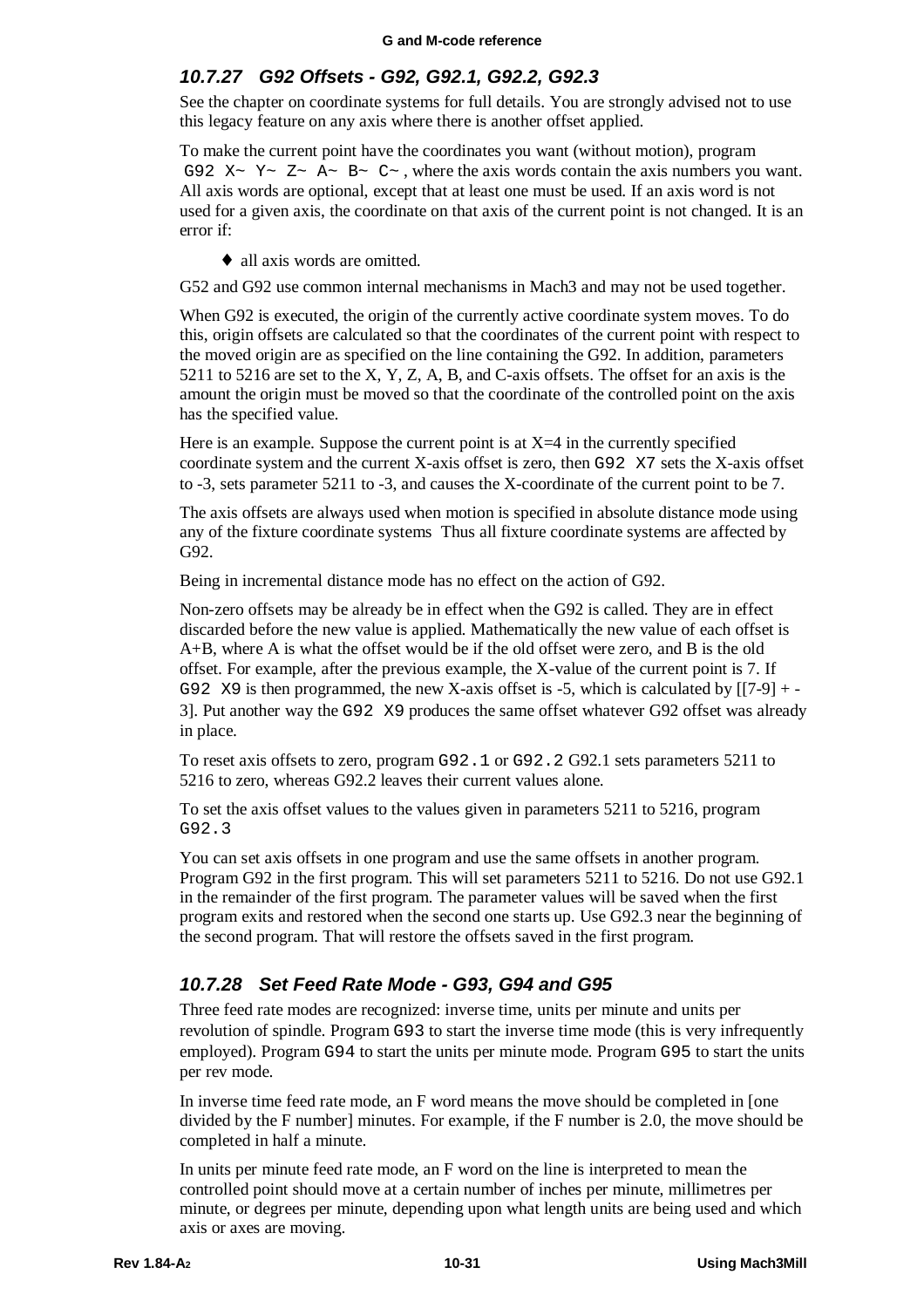In units per rev feed rate mode, an F word on the line is interpreted to mean the controlled point should move at a certain number of inches per spindle revolution, millimetres per spindle revolution, or degrees per spindle revolution, depending upon what length units are being used and which axis or axes are moving.

When the inverse time feed rate mode is active, an F word must appear on every line which has a G1, G2, or G3 motion, and an F word on a line that does not have G1, G2, or G3 is ignored. Being in inverse time feed rate mode does not affect G0 (rapid traverse) motions. It is an error if:

 $\bullet$  inverse time feed rate mode is active and a line with G1, G2, or G3 (explicitly or implicitly) does not have an F word.

## 10.7.29 Set Canned Cycle Return Level - G98 and G99

When the spindle retracts during canned cycles, there is a choice of how far it retracts:

- 1. retract perpendicular to the selected plane to the position indicated by the R word, or
- 2. retract perpendicular to the selected plane to the position that axis was in just before the canned cycle started (unless that position is lower than the position indicated by the R word, in which case use the R word position).

To use option (1), program G99 To use option (2), program G98 Remember that the R word has different meanings in absolute distance mode and incremental distance mode.

| M-code         | <b>Meaning</b>                           |  |
|----------------|------------------------------------------|--|
| M <sub>0</sub> | Program stop                             |  |
| M1             | Optional program stop                    |  |
| M <sub>2</sub> | Program end                              |  |
| M3/4           | Rotate spindle clockwise/counterclckwise |  |
| M <sub>5</sub> | Stop spindle rotation                    |  |
| M6             | Tool change (by two macros)              |  |
| M <sub>7</sub> | Mist coolant on                          |  |
| M8             | Flood coolant on                         |  |
| M <sub>9</sub> | All coolant off                          |  |
| M30            | Program end and Rewind                   |  |
| M47            | Repeat program from first line           |  |
| M48            | Enable speed and feed override           |  |
| M49            | Disable speed and feed override          |  |
| M98            | Call subroutine                          |  |
| M99            | Return from subroutine/repeat            |  |

Figure 10.7 - Built in M-codes

#### $10.8$ **Built-in M Codes**

M codes interpreted directly by Mach<sub>3</sub> are shown in figure 10.7.

#### 10.8.1 Program Stopping and Ending - M0, M1, M2, M30

To stop a running program temporarily (regardless of the setting of the optional stop switch), program M0.

To stop a running program temporarily (but only if the optional stop switch is on), program  $M1.$ 

It is OK to program M0 and M1 in MDI mode, but the effect will probably not be noticeable, because normal behavior in MDI mode is to stop after each line of input. anyway.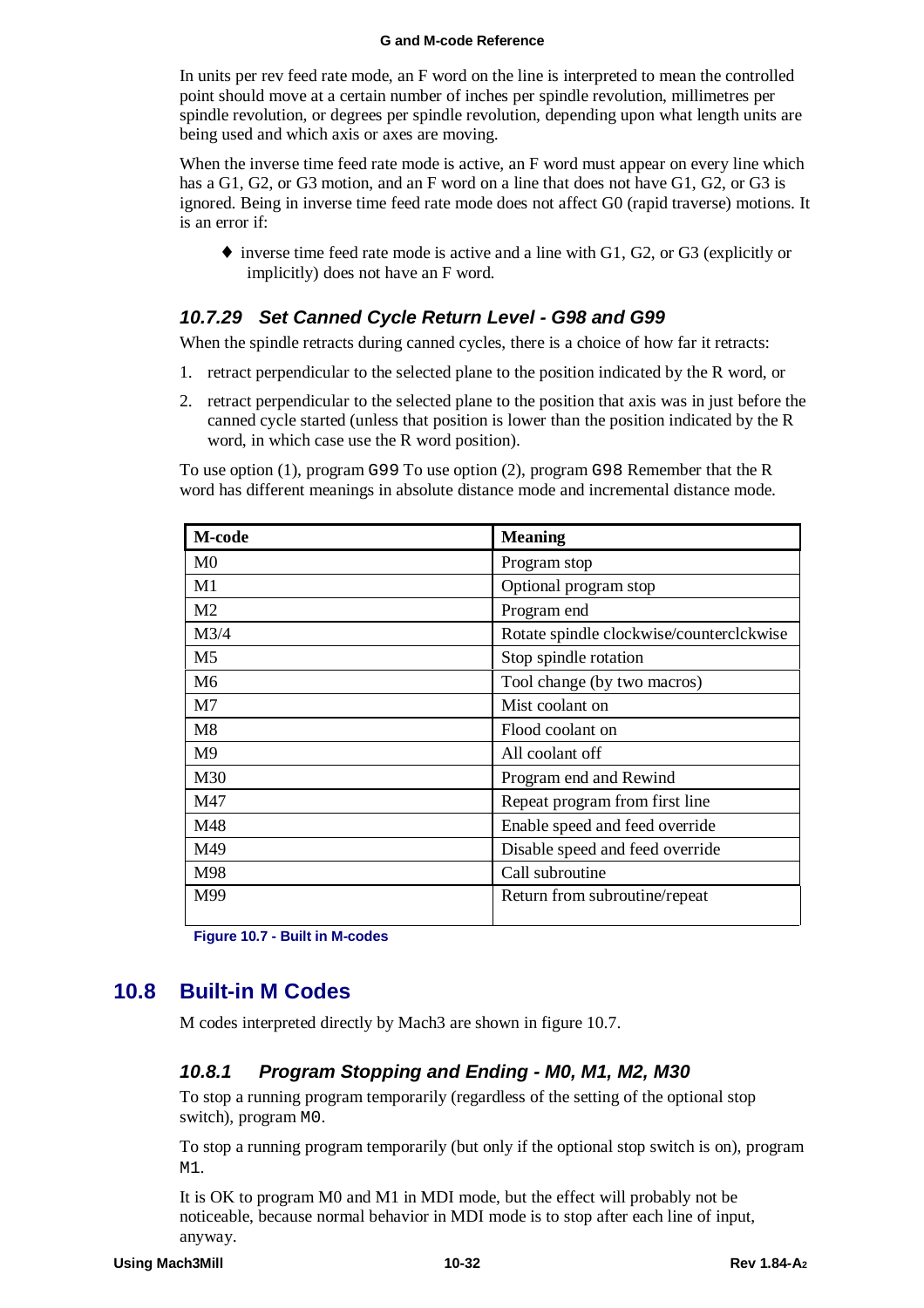If a program is stopped by an M0, M1, pressing the cycle start button will restart the program at the following line.

To end a program, program M2 or M30. M2 leaves the next line to be executed as the M2 line. M30 "rewinds" the G-code file. These commands can have the following effects depending on the options chosen on the Configure>Logic dialog:

- Axis offsets are set to zero (like G92.2) and origin offsets are set to the default  $(like G54)$ .
- Selected plane is set to XY (like G17).
- Distance mode is set to absolute (like G90).  $\bullet$
- Feed rate mode is set to Units per minute mode (like G94).
- Feed and speed overrides are set to ON (like M48).  $\blacktriangle$
- Cutter compensation is turned off (like G40).
- The spindle is stopped (like M5).  $\bullet$
- The current motion mode is set to G1 (like G1).
- Coolant is turned off (like M9).  $\bullet$

No more lines of code in the file will be executed after the M2 or M30 command is executed. Pressing cycle start will resume the program (M2) or start the program back at the beginning of the file (M30).

#### 10.8.2 Spindle Control - M3, M4, M5

To start the spindle turning clockwise at the currently programmed speed, program M3.

To start the spindle turning counterclockwise at the currently programmed speed, program M4.

For a PWM or Step/Dir spindle the speed is programmed by the S word. For an on/off spindle control it will be set by the gearing/pulleys on the machine.

To stop the spindle from turning, program M5.

It is OK to use M3 or M4 if the spindle speed is set to zero. If this is done (or if the speed override switch is enabled and set to zero), the spindle will not start turning. If, later, the spindle speed is set above zero (or the override switch is turned up), the spindle will start turning. It is permitted to use M3 or M4 when the spindle is already turning or to use M5 when the spindle is already stopped but see the discussion on safety interlocks in configuration for the implications of a sequence which would reverse an already running spindle.

#### $10.8.3$ **Tool change - M6**

Provided tool change requests are not to be ignored (as defined in Configure>Logic), Mach3 will call a macro (q,v) M6Start when the command is encountered. It will then wait for Cycle Start to be pressed, execute the macro M6End and continue running the part program. You can provide Visual Basic code in the macros to operate your own mechanical tool changer and to move the axes to a convenient location to tool changing if you wish.

If tool change requests are set to be ignored (in Configure>Logic) then M6 has no effect.

#### 10.8.4 Coolant Control - M7, M8, M9

To turn flood coolant on, program M7.

To turn mist coolant on, program M8.

To turn all coolant off, program M9.

It is always OK to use any of these commands, regardless of what coolant is on or off.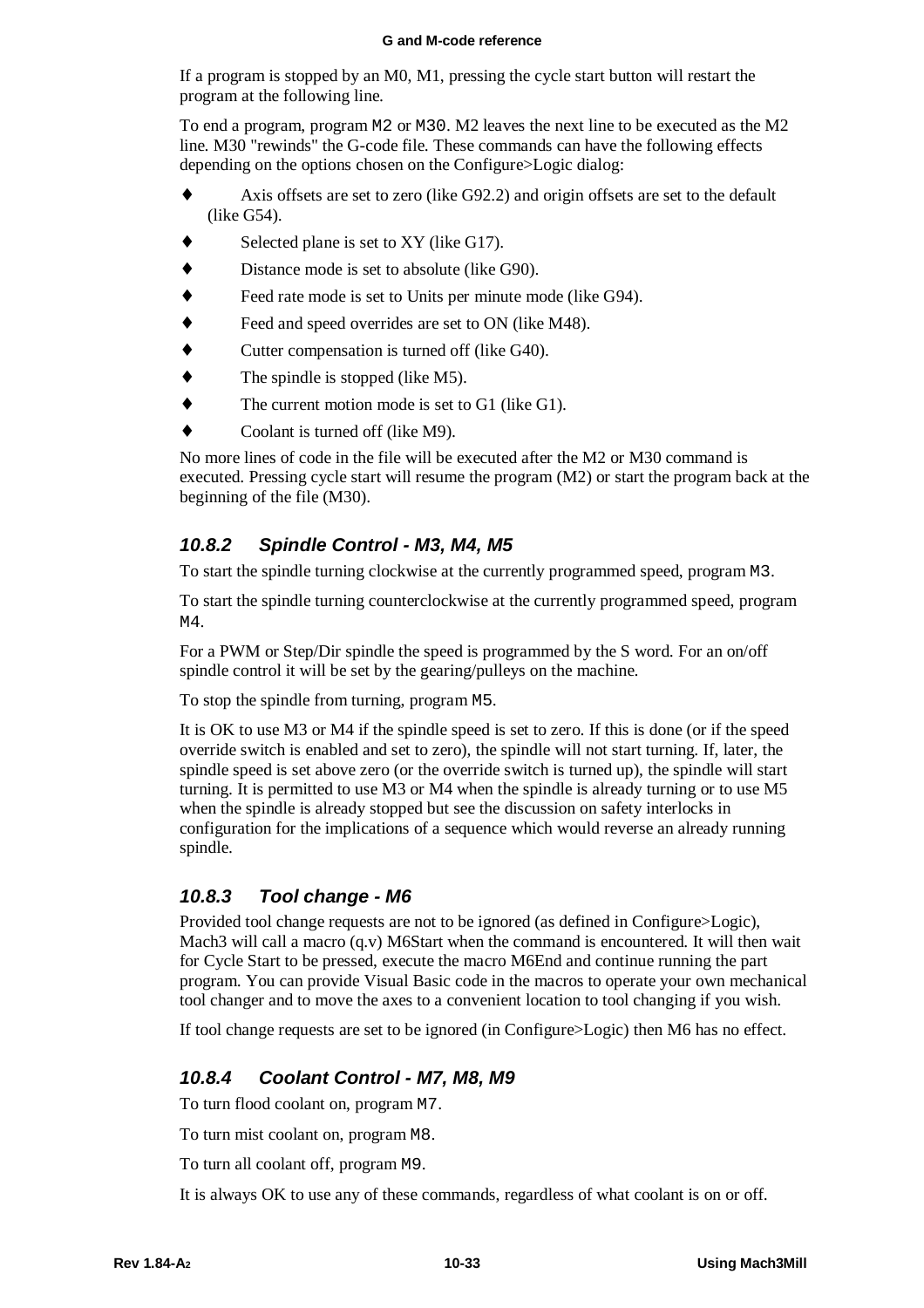#### 10.8.5 Re-run from first line - M47

On encountering an M47 the part program will continue running from its first line. It is an error if:

 $\bullet$  M47 is executed in a subroutine

The run can be stopped by the Pause or Stop buttons

See also the use of M99 outside a subroutine to achieve the same effect.

#### $10.86$ Override Control - M48 and M49

To enable the speed and feed override, program M48. To disable both overrides, program M49. It is OK to enable or disable the switches when they are already enabled or disabled.

#### $10.8.7$ **Call subroutine - M98**

This has two formats:

(a) To call a subroutine program within the current part program file code M98  $\mathbb{P} \sim \mathbb{L} \sim$  or M98 ~P ~O The program must contain an O line with the number given by the P word of the Call. This O line is a sort of "label" which indicates the start of the subroutine. The O line may not have a line number (N word) on it. It, and the following code, will normally be written with other subroutines and follow either an M2, M30 or M99 so it is not reached directly by the flow of the program.

(b) To call a subroutine which is in a separate file code M98 (filename)  $\mathbb{L}$ 

for example M98 (test.tap)

For both formats:

The L word (or optionally the Q word) gives the number of times that the subroutine is to be called before continuing with the line following the M98. If the  $L(Q)$  word is omitted then its value defaults to 1.

By using parameters values or incremental moves a repeated subroutine can make several roughing cuts around a complex path or cut several identical objects from one piece of material.

Subroutine calls may be nested. That is to say a subroutine may contain a M98 call to another subroutine. As no conditional branching is permitted it is not meaningful for subroutines to call themselves recursively.

#### 10.8.8 **Return from subroutine**

To return from a subroutine program M99 Execution will continue after the M98 which called the subroutine

If M99 is written in the main program, i.e. not in a subroutine, then the program will start execution from the first line again. See also M47 to achieve the same effect.

#### 10.9 **Macro M-codes**

#### $10.9.1$ **Macro overview**

If any M-code is used which is not in the above list of built-in codes then Mach3 will attempt to find a file named "Mxx. M1S" in the Macros folder. If it finds the file then it will execute the VB script program it finds within it.

The Operator>Macros menu item displays a dialog which allows you to see the currently installed macros, to Load, Edit and Save or Save As the text. The dialog also has a Help button which will display the VB functions which can be called to control Mach3. For example you can interrogate the position of axes, move axes, interrogate input signals and control output signals.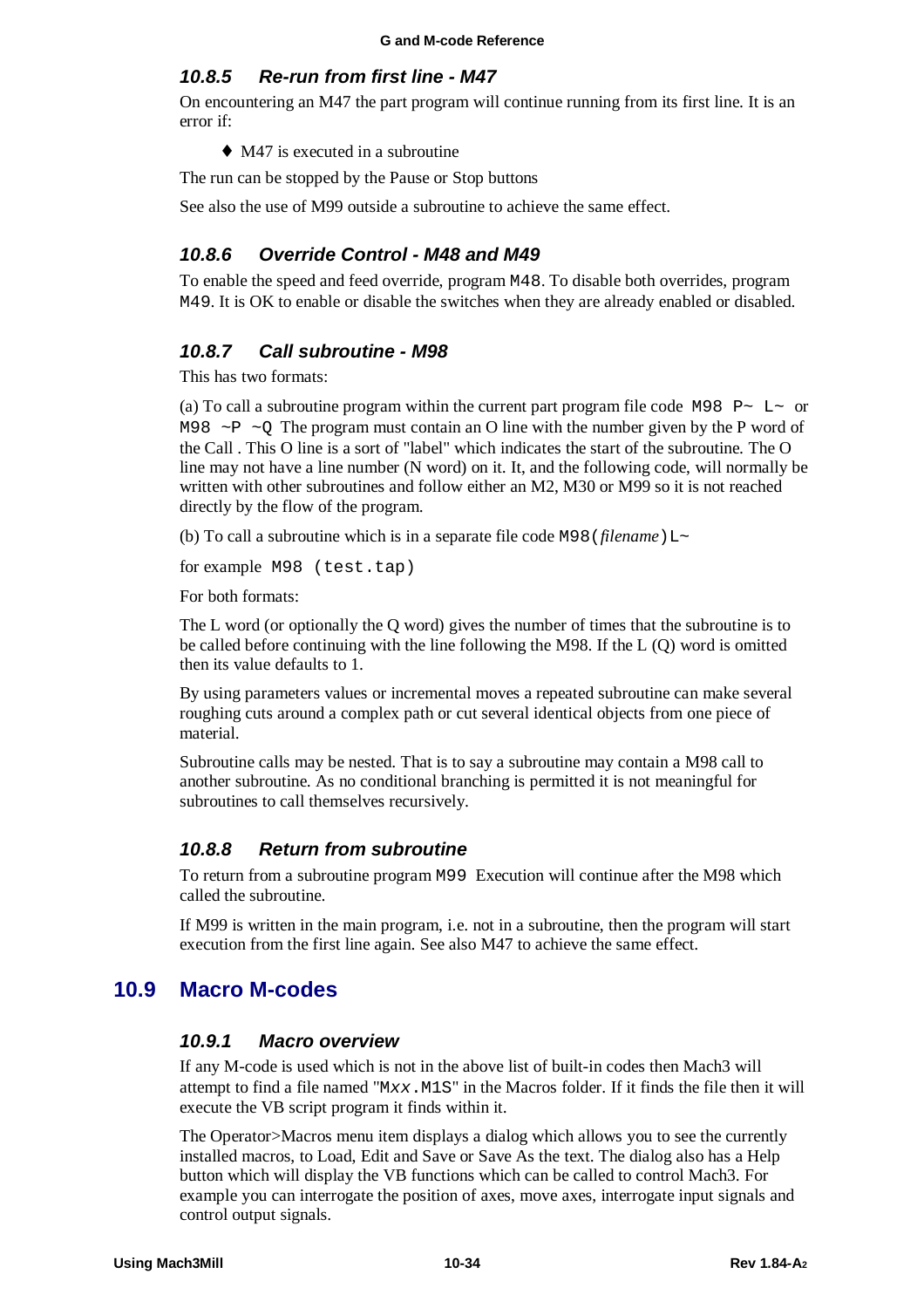New macros can be written using an external editor program like Notepad and saved in the Macros folder or you can load an existing macro within Mach3, totally rewrite it and save it with a different file name

# **10.10 Other Input Codes**

## 10.10.1 Set Feed Rate - F

To set the feed rate, program  $F \sim$ 

Depending on the setting of the Feed Mode toggle the rate may be in units-per-minute or units-per-rev of the spindle.

The units are those defined by the G20/G21 mode.

Depending on the setting in Configure>Logic a revolution of the spindle may be defined as a pulse appearing on the Index input or be derived from the speed requested by the S word or Set Spindle speed DRO.

The feed rate may sometimes be overidden as described in M48 and M49 above.

# 10.10.2 Set Spindle Speed - S

To set the speed in revolutions per minute (rpm) of the spindle, program  $S \sim$  The spindle will turn at that speed when it has been programmed to start turning. It is OK to program an S word whether the spindle is turning or not. If the speed override switch is enabled and not set at 100%, the speed will be different from what is programmed. It is OK to program S0; the spindle will not turn if that is done. It is an error if:

 $\bullet$  the S number is negative.

If a G84 (tapping) canned cycle is active and the feed and speed override switches are enabled, the one set at the lower setting will take effect. The speed and feed rates will still be synchronized. In this case, the speed may differ from what is programmed, even if the speed override switch is set at 100%.

# 10.10.3 Select Tool - T

To select a tool, program  $T^{\sim}$  where the T number is the slot number in the tool changer (of course a rack for manual changing) for the tool.

Even if you have an automatic toolchanger, the tool is not changed automatically by the T word. To do this use M06. The T word just allows the changer to get the tool ready.

M06 (depending on the settings in Config>Logic) will operate the toolchanger or stop execution of the part-program so you can change the tool by hand. The detailed execution of these changes is set in the *M6Start* and *M6End* macros. If you require anything special you will have to customize these.

The T word, itself, does not actually apply any offsets. Use G43 or G44, q.v., to do this. The H word in G43/G44 specifies which tool table entry to use to get the tool offset. Notice that this is different to the action when you type a tool slot number into the T DRO. In this case an implied G43 is performed so the length offset for the tool will be applied assuming that the slot number and the tooltable entry number are the same.

It is OK, but not normally useful, if T words appear on two or more lines with no tool change. It is OK to program T0; no tool will be selected. This is useful if you want the spindle to be empty after a tool change. It is an error if:

 $\bullet$  a negative T number is used, or a T number larger than 255 is used.

# **10.11 Error Handling**

This section describes error handling in Mach3.

If a command does not work as expected or does not do anything check that you have typed it correctly. Common mistakes are GO, instead of G0 i.e. letter O instead of zero) and too